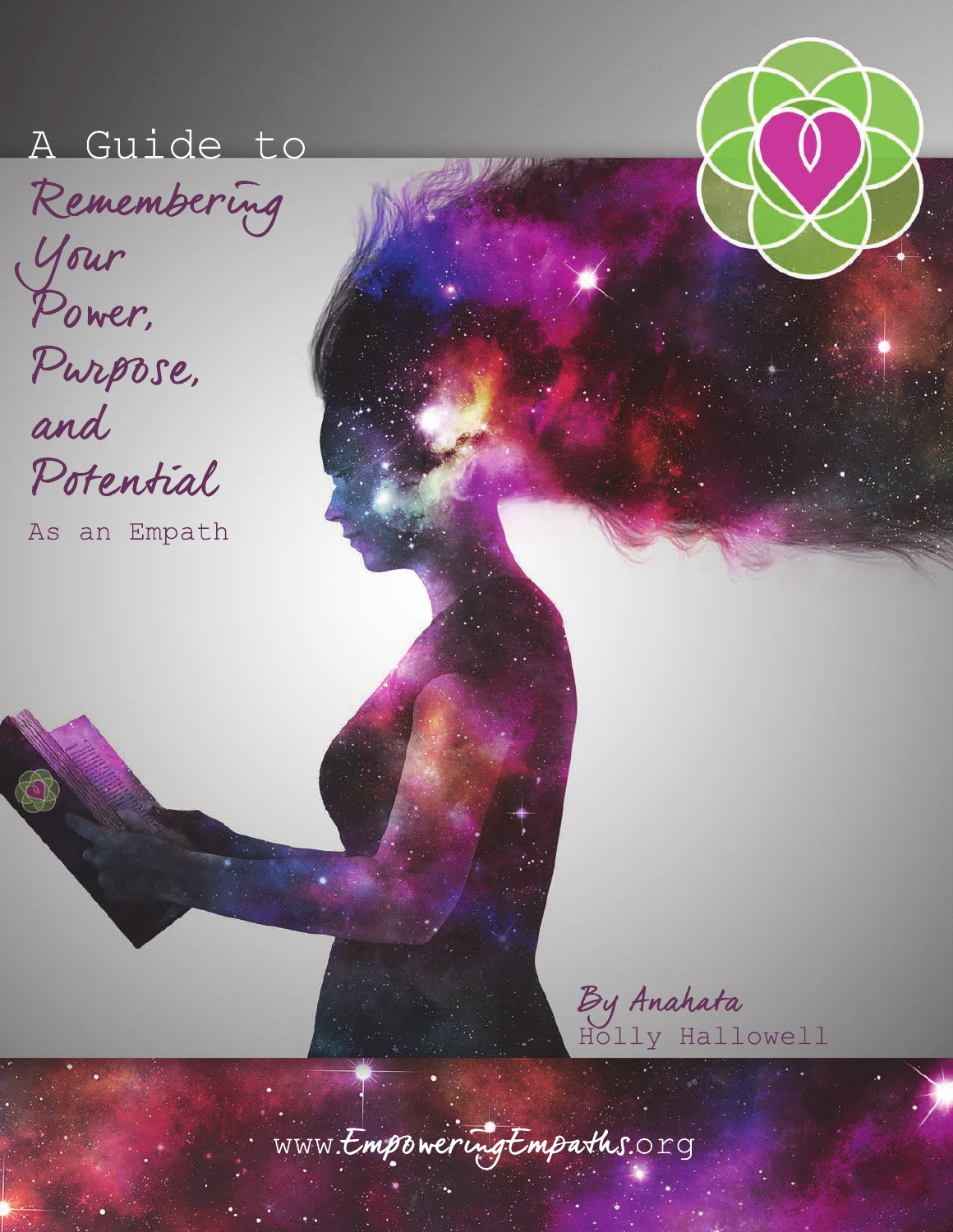

### The "Problem" with Empaths

Chances are if you're reading this, you are either aware that you're an Empath, or you are ready to remember that you are. Depending upon if you're aware of your Empathic gifts or not, you'll already have a degree of fear about this "gift" which some have labeled a flaw. You may even believe them.

"Stop being so sensitive". "Toughen up". "Cry baby". You've been bombarded by insecure people who suppress their emotions all your life and, in many cases, it's become quite "normal" to hush down our emotional responses to confirm with what is and isn't acceptable given our surroundings and upbringing. This is where the "problem" began.

We've been trained to believe that certain emotions are appropriate, and other aren't. From an early age, when the Ego began to divide and separate things into what is you and what isn't you, you've been on quite a psychological ride into embracing the traits which will result in love, and disowning those that won't. I could write an entire guide (and have) about what ends up becoming "us" and what aspects we banish and send to shadow.

The issue being that just because we ignore the feelings we deem as inappropriate (usually through the definition of other brainwashed people) it doesn't mean that the emotional energy created then ceases to exist. The aspects we send to shadow begin to collect over time and the energetic essence is very much alive and well. Our shadow never sees the light and we don't usually even acknowledge it, which just makes the density even more real. This can be confusing because it ends up pulling into our reality the very things we can't tolerate or don't want to associate with, leaving us scratching our heads (even as conscious co-creators).

The shadow is one reason why some choose to disbelieve in the Law of Attraction. After all, "why in the hell would I have chosen these painful things and experiences!" we shout out as we argue for our limitations.

That is, until the light of Consciousness extends into the "dark" places and allows us to finally defragment into the whole person we always were (loved unconditionally). And it starts with understanding the way energy flows and the power you have in that knowing to orchestrate the life you've always imagined.

It starts by embracing the truth that we choose in each moment our responses and those vary responses pull forth our experiences. Having an ability to tap into such powerful energy is a gift that everyone should leverage vs. suppress.

So how does this gift of being an Empath work? We will explore the Power, Purpose and Potential in this guide, but first, it's helpful to have a basic understanding of the way energy flows and creates.

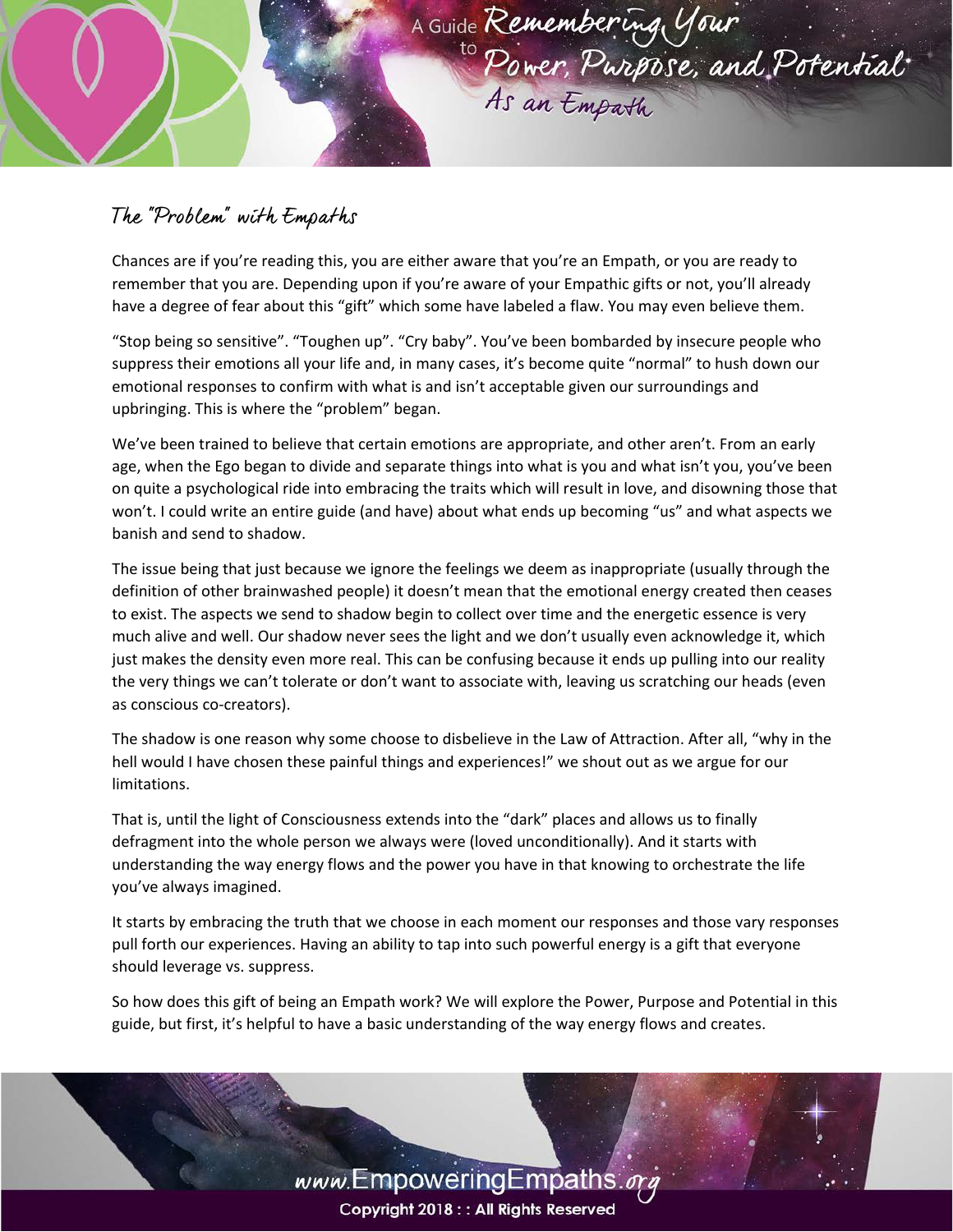

99.9% of everything is in wave form, that is, energy and information. 99.9%! That's the vast majority of all things. Remove the empty space in our Universe and all of solidity would condense down into a cube of sugar. Our limited senses of sight, sound, smell, touch, and hearing are helpful when navigating the .1% of everything that is solid- manifest- matter. But the reality that most don't focus upon, due to this illusion of solidity, is that we are hyper-focused upon that which we can decipher and yet, it makes up but a glimpse of what the world is offering.

We are seeing the world through a pinhole and in general, ignoring everything but .1% when only using our five senses.

**Because the world is a complex weaving of thought and emotional wave patterns, Empaths have a manifestation advantage over those who lack emotional resonance. A weaving of energy patterns combine components together (like with like) to orchestrate experiences into being. Empaths have a greater ability to create in this realm than others.**

In English, our raw vibration births worlds and Empaths are gifted co-creators indeed! As we respond to our environment, we form desires and vibrational alignments. As our needs arise, we are motivated to obtain them. Our focus coordinates the components needed for manifestation. We will talk about your Power in the next section of this guide, but to finish illustrating the "problem" with Empaths, it all has to do with our lack of remembrance of our gifts and our brainwashing into fear and the perception it's actually a flaw.

We are co-creators. Expanding always and into newness and fresh horizons. Absolutely everything in the Universe was first thought of and felt into before Being. Absolutely nothing in the world was created spontaneously without the prerequisite of Consciousness. There is no exception, and nothing occurs out of "chance". Not even one blade of grass in our world could have been randomly made given the length of time the Earth has been spinning. Our outdated Newtonian "laws" are being shattered by the new science (which Quantum Physics is proving). But I'm not here to convince you that Science is catching up, or that God exists. It's a personal journey to get up to speed with faith (not Religion) and modern science, I am merely here to validate the subject matter of this Guide as more than just Spiritual and bridging into a solid foundation of rules which we can rely upon and use to our advantage.

Empaths are simply those of us gifted with the ability to feel into emotional energies in deep ways which allow them to project that energy into coordination of manifestation. Consciously they become gifts, unconsciously it becomes a sort of curse (hence "the problem"). The Law of Resonance proves that like waves gather with like, we are moving beacons of energy, commanding our experiences to us based on our habitual thoughts and emotions. When we aren't aware of this, and yet are sensitive to energies in a way that we embody the emotions of things external to us, we can begin to sink into a very dramatic and disruptive Victimhood. A reality which we may even feel the need to "guard" ourselves from. You've all heard how important it is for Empaths to protect themselves. Setting Sacred Space is one thing but

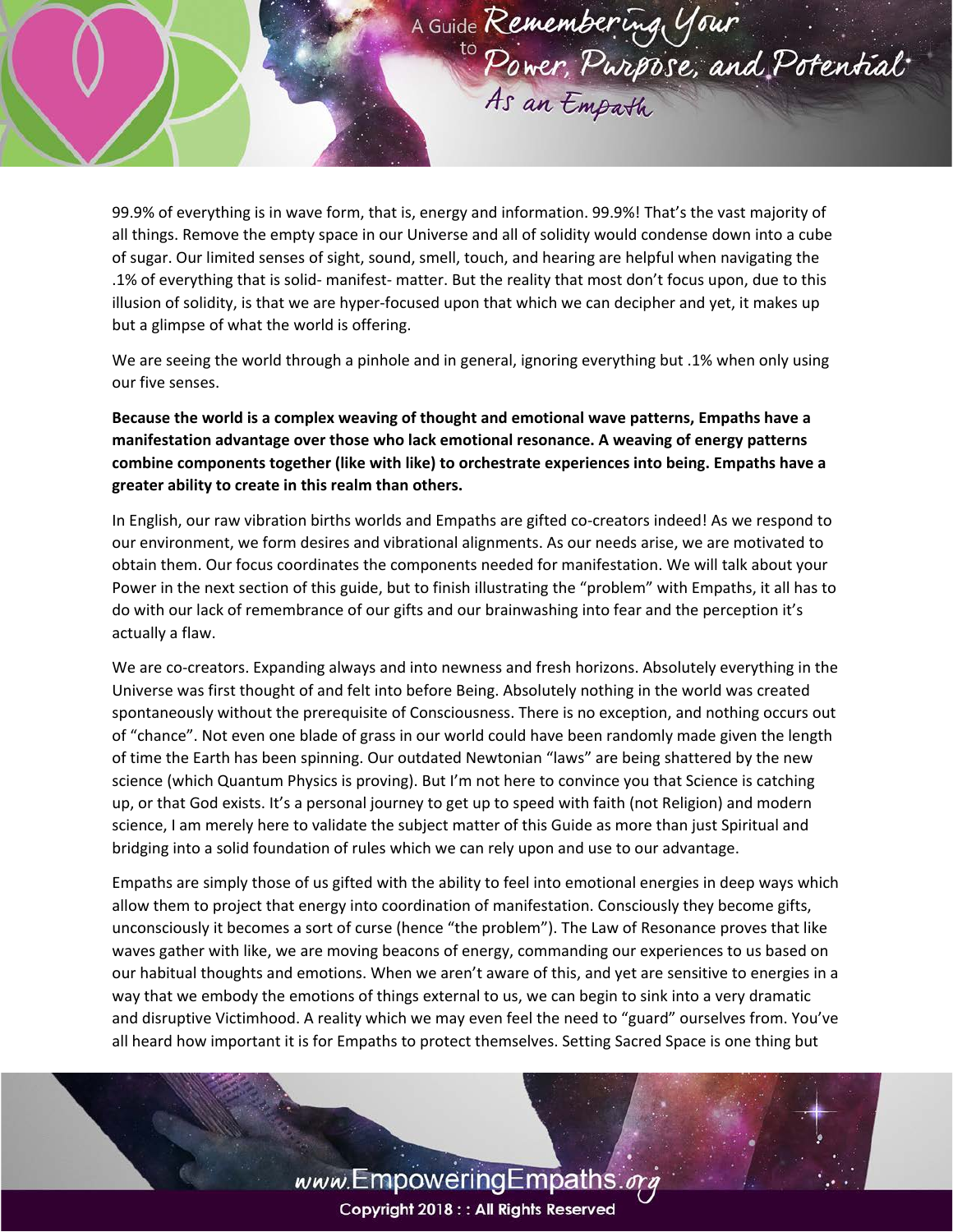

responding in fear to that which is interacting with you is to forget your co-creative power of choice. Of being able to choose what you energize, and what you don't. What you allow and what you don't.

Why should we live in a state of fear having given our power away through believing we are victims of energy which is imposed upon us? If this doesn't sound like manipulation, I don't know what does. It is false and leads to more walls of illusion, not to mention wastes the great gift of co-creation amplification which is your blessing when understood and leveraged.

The problem with Empaths is not that they should fear the external emotions they come into contact with. The real problem is that they have forgotten their very gifts of co-creation as it relates to their extreme perception and superior amplification of emotional energies. Fear has been used to separate and cut them off from their true gifts. It's time to remember your Power, Purpose and Potential as an Empath!

It's time to remember you have a choice as to what you focus upon and that all experiences can be used to not only generate unconditional love, but to broadcast their vibrations in a way that supports the evolution of the entire planet. This is your Power of which I am here to remind you.

# Remembering Your Power as an Empath

As with any gift, those who don't want you to use it will make it out to be nothing special. They will dim the light, cause confusion and insecurities, and in many ways invalidate your gifts in order to suppress them or make themselves feel better (either because they don't share your gift, aren't sure how to use theirs, or they simply don't want you to remember yours). They will veil you from your inner knowing.

This has been the case with the global fear tactics being fed to us for thousands of years. Knowledge is power and those in power are all about keeping us "dumb". In fact, they are master manipulators knowing that if it appears as if we are free, we will be the most aggressive at keeping our own chains on. We create our own walls and prisons in the name of security and our Ego helps us fight against the very change which would have us evolving at warp speed. Change is scary. Evolution means death of Ego, and that is simply too much to ask for most people who would prefer to remain in chains and worse, blame others for their choices thereby giving every ounce of their power away.

It's not just those who seek control who reinforce these victim-based lies and freezing of our purpose, our complex societal beliefs have also poisoned us into choosing a twisted reality which we confirm over and over again, thereby calling forth the evidence we need through the Law of Attraction to believe that they are truth. Epigenetics (a new Science which is proving that energetic emotional information is

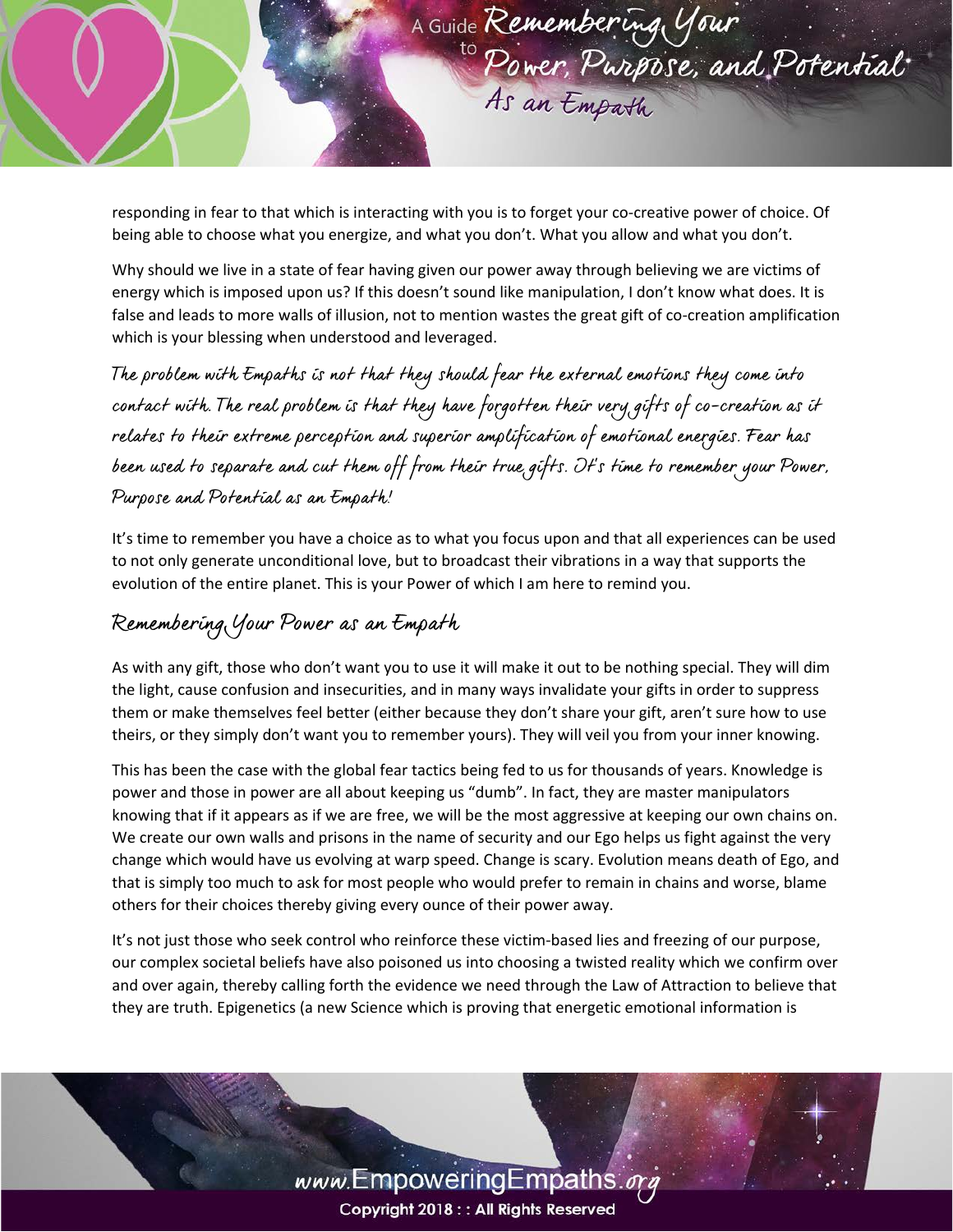

passed down above our genes) is illustrating just how deep these victim lines have been drawn and perpetuated.

Our brainwashing, Epigenetics, and belief structures have cycled intense victimhood and taken away all our power for long enough. Consciousness is choice. Consciousness is power.

Your power as an Empath lies in your conscious choosing of the responses you have in every moment to your environment. Your Power is your Response!

Why is response so important? Well... it's everything.

Not metaphorically, but literally. Your response is what will manifest on a biological level and out into what you experience through the Law of Attraction. Biologists are proving that it is our *response* to our environment which activates dynamic gene expression (your physiological processes) not, I repeat, NOT, the environment itself. Your body does not know the difference between something that actually happened and something that you perceive of as happening. When viewed through the lens of 99% energy and information, we live in an illusion of perceptions, biases, emotional manipulation, and damaging mental loops which co-create a reality in which we are cycling pain patterns of disfunction. It appears very real because as we "believe" we co-create validation for those beliefs and it is so.

The old adage "you can't buy happiness" is rarely looked at closely and therefore is largely misunderstood. Sure, you can't literally buy happiness, but that's not the point at all. Happiness is a prerequisite for abundance, it doesn't create it. Happiness is a choice and through choosing, you orchestrate the events which align and manifest as that joy reflected not in response. The response happens first in the absence and is what manifests the alignment. If you are waiting for this, that or the other before you're happy, that day will never come.

Your power is in the now. If we live in the past, we will regurgitate disappointment, sorrow and regret. If we live in the future we will live in a state of fear, anxiety, and pressure.

One thing is for certain, we are expansive beings. We will never be done. We will never arrive. The journey is the purpose, not the destination. This means that those who are content in the ABSENCE of what they desire are those who will live perpetually satisfying lives, ones in which they see their deepest desires manifest due to their aligning with that reality in the now (before it has arrived).

Our chronic thoughts and emotions dictate what is called to us through the Law of Attraction. But it's not about what we ask for, we can ask for things until we are blue in the face and actually get the opposite. Why? Because the Universe does not bring us what we ask for, but rather, what we energize. Meaning, we live in an inclusive Universe. There is no such thing as "no". We are saying yes and approving anything we focus upon through feeding it energy.

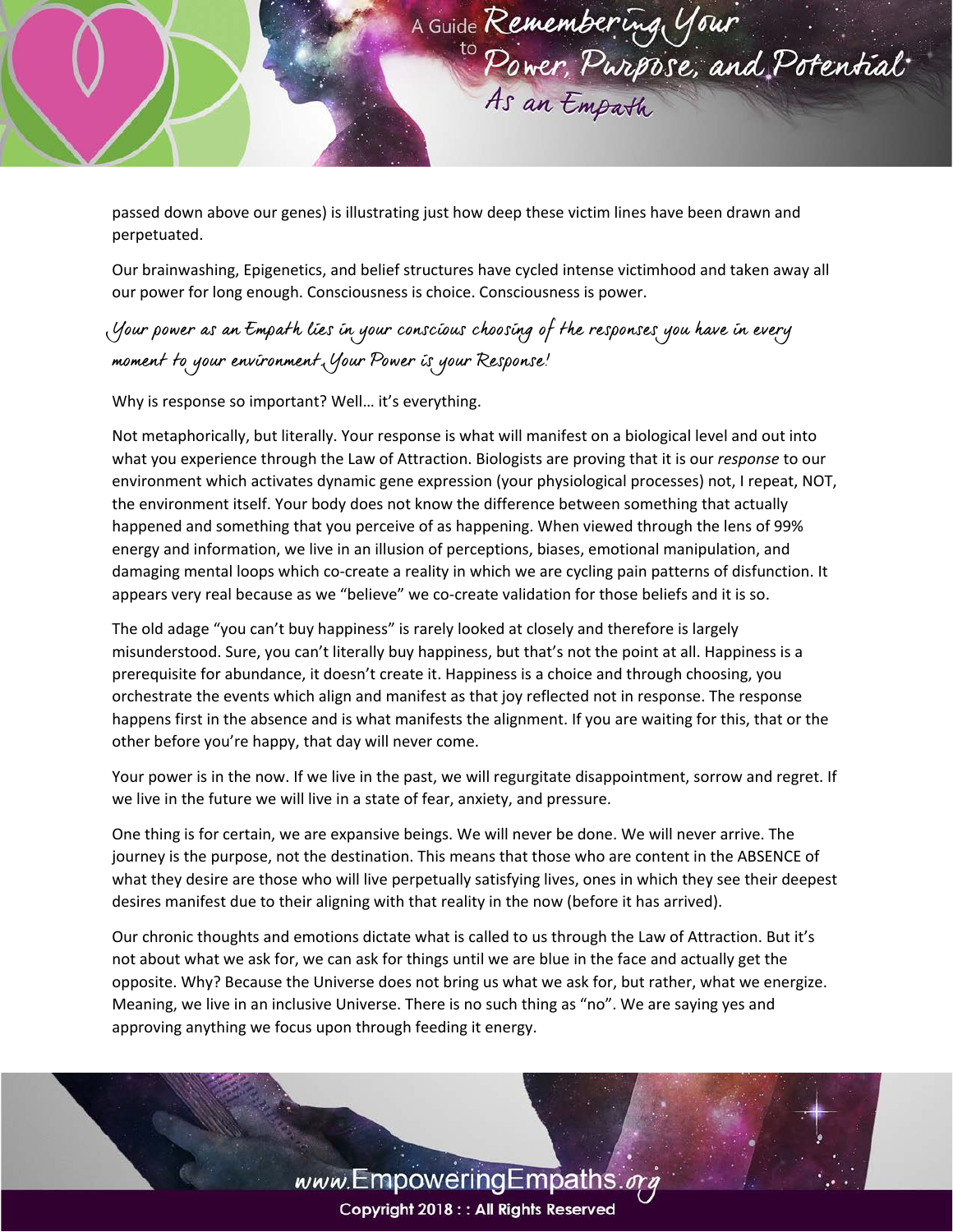

This is perhaps why Empaths have deemed their gifts as unsafe. When you feel into someone else's emotions as if they are your own, it comes with a whole lot of gravitational pulling that you didn't ask for, and in some cases don't want! And of course, if we banish those feelings they go to Shadow, further pulling towards us realities we do not approve of and didn't "ask" for.

Oh wait, to ask is to focus. And now we can see how many things we validate into being through our own gift of focused energy despite if we wanted it or wanted it to go away.

So herein lies the misunderstanding, just because we feel into something doesn't mean we have to perpetuate it! We have complete freedom over our responses. What we focus on amplifies. What we focus on we are saying yes to. The polarity of life should also be viewed as a gift. When we experience something, we don't want more of, it's a step in the right direction because we get to choose! We would not know the beauty of the peak if not for the valley. Contrast allows us to experience the joys of life, if we don't let the illusion of pain appear as our reality vs. our choice.

The power of choice through the eyes of consciousness is true self-mastery. Observing the observer (you) and realizing that you are not your body, your personality, or your Ego, and that you can take the raw energy you are experiencing to perpetuate unconditional love rather than fear, is extremely empowering. It is your response to your environment which keeps you in chains or allows you to take back your power and co-create the life you've always wanted. When you consciously choose, you will finally end victimhood. The chains you choose are only as real as you make them. You get to respond in every moment with the stamp of approval (focusing on it and feeding it energy into being) or disapproval (not banishing but rather, appreciating it for the definition and clarity it has given you in defining what you do and don't want).

As it pertains to Empathic gifts, to protect yourself is not to add walls of separation or layers of fear. This will only cause more fragmentation and dis-ease. You are not being manipulated. You are choosing manipulation. When you can choose instead, unconditional love as your dominant response (and thankfully, that is your essence so it's completely natural to embody who you really are) you will elevate into a new reality through those continual choices so as to no longer be a match to the densities which were causing you pain in the first place.

You get to interpret the raw data (energy and information) you're coming into contact with and it is through your choosing that the energy then calls forth a complex weaving that results in your experiences.

Don't like your life? Tell yourself a new story and embrace it on a vibrational level.

If only it were that easy!

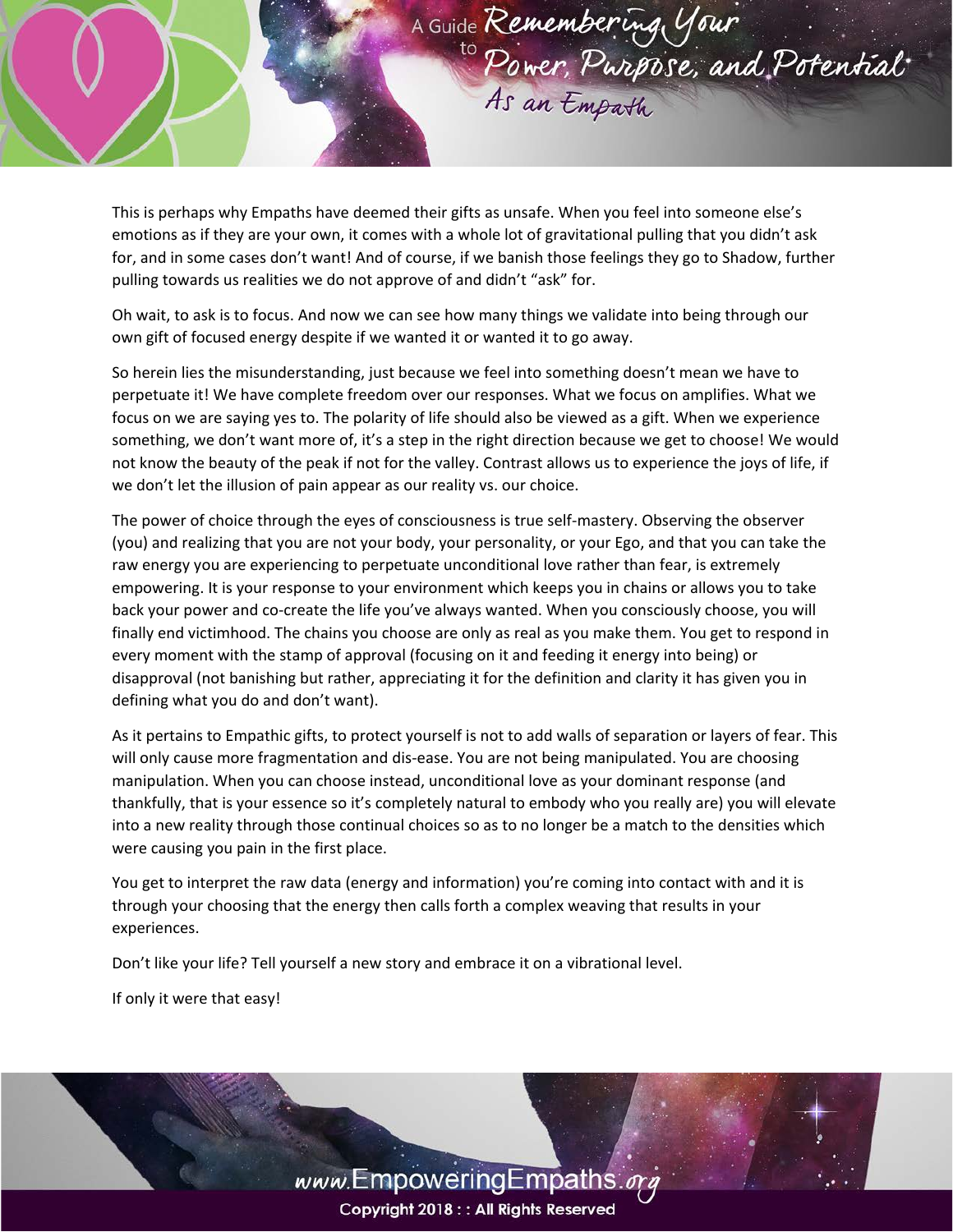

The conundrum of sorts lies in the defense mechanisms wired within the very synapses of our brains. In our world of illusion, we reply on playing programs to filter our reality. Meaning, about 90% of our actions day to day are unconscious. We play programs to get things done and make sense of our reality, usually based on initial responses we chose as a child and have wired as default perceptions.

A child who chooses fear in response to their hostile surroundings runs primarily on fear-based programs as a way of life. It's just the way things are and in confirming those realities, more components arise to prove it to be so. There is simply a limit to the newness with which we can respond at any given moment. Or so we have been led to believe. This is where Mindfulness can be life-changing. Learning to be centered in the now and only play love-based programs.

With so many needs and so much stimuli competing for our attention, we rely on default programs of past wiring, based on initial response to get us through the day. An easier way to put it? We are creatures of habit.

Habits not just of action, but mental and emotional habits. These are the programs which can be extremely disruptive when we don't see past the default responses and into if they are actually healthy for us or not.

Here's the catch. Much of our responses aren't our own! Sure, we have confirmed them through witnessing and choosing the patterns, but when you take it way back, where did they start?

The answer lies in a blending of Epigenetics, Ancestry, our immediate family unit, societal upbringing, and brainwashing/conditioning.

This is most unfortunate with the hyper-focus that those in power have with using fear as a powerful tactic to control the masses and have them reliant upon them.

Fear is extremely disruptive and fragmenting to your energy layers. It is not the path of least resistance or aligned with who you truly are (unconditional love). And yet, fear is a powerful indicator of alignment – a beautiful GPS of sorts, alerting us to what is in harmony with or in discord to our natural energy signatures.

Most have no idea of their own manipulation because it's disguised as free-will and comes chalk full of proof as we continue to pull to us the dysfunction we initially witness.

When we understand that it is our response to our environment (how we perceive our reality) which pulls to us our experiences, only then do we add the consciousness required in each moment to end the cycles of dysfunction and perpetual drama which we had been choosing unconsciously through programs.

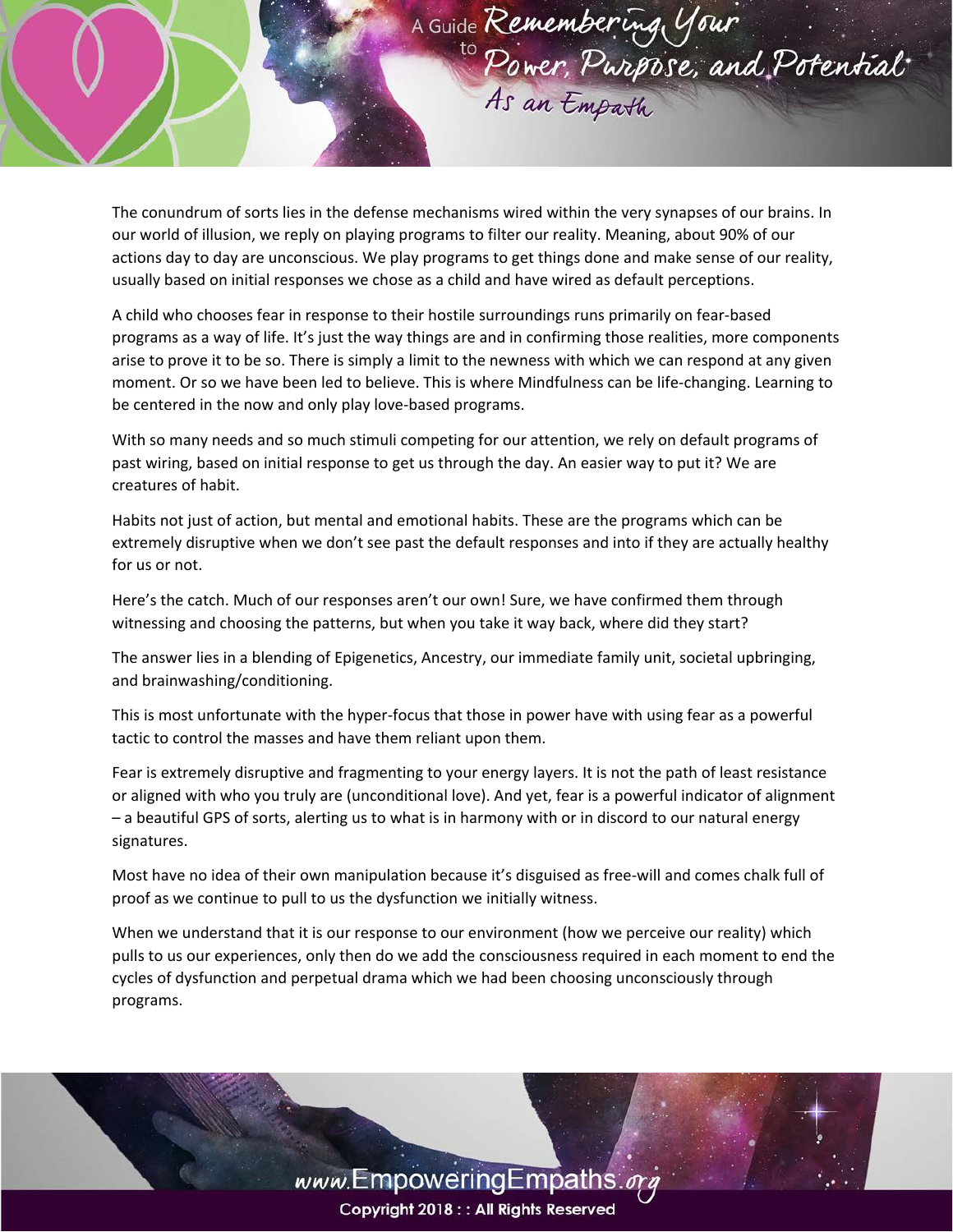

Those in victim mode will argue they never made the choices that called forth the nightmare they are experiencing but again, choice does not mean approval. Choice in the energetic sense simply means focus. Mental and emotional vibrations which carve deeper programs into our default responses which co-create cycles of more.

So how to end the programs we've chosen unconsciously and have been regurgitating ever since?

Consciousness from this point moving forward. But for most of us, the past will have created such a convincing "Now" that it will be hard not to validate that which is causing us pain. While it is tempting to not even go there, suppression isn't the answer as we spoke about earlier. To condemn, blame, and otherwise push these aspects out of your psyche is to abandon aspects of your energy which then goes to shadow. Meaning, when we do so, we simply add more unconscious pulling to what is co-creating without our conscious awareness.

The shadow is filled with things we've labeled as broken and unacceptable and therefore can't accept as part of our "loved" self or that which will bring us love. Suppression is a common way to deal with extreme menta and emotional response which are too painful to experience firsthand. When we understand that these abandoned aspects are self-sabotaging energies that aren't going away we can begin to integrate these aspects and take steps to restoring back to the memory of wholeness prior to the initial energy split of fear and false separation.

Your power is your response, but most of us need assistance in rewiring and overwriting the thought patterns which have long been adopted as our truth and have been confirmed over and over again into a convincing albeit painful reality.

Shadow integration will free you once and for all of the threads of dis-ease which seem to keep you weaving patterns of pain no matter how "positive" you've tried to be. When we can shed conscious and compassionate light on what was previously labeled as unfortunate, we activate our power of response and leverage Prana to cultivate a life we want vs. condemn.

A 2-hour training including a comprehensive shadow integration workbook is included in the Grid4Gaia Masterclass series for Empaths. Register now at [www.Grid4Gaia.com.](http://www.grid4gaia.com/) Payment plans are available.

## Remembering Your Divine Purpose as an Empath

All of this talk of manipulation and cycles of pain would be quite disheartening and is usually where many of us get worn down by the only apparent options: fight, flight, or freeze (inaction). This is a victim's stance. This is a veiled perception and precisely what those who seek to keep us unenlightened and grounded in Ego hope we choose.

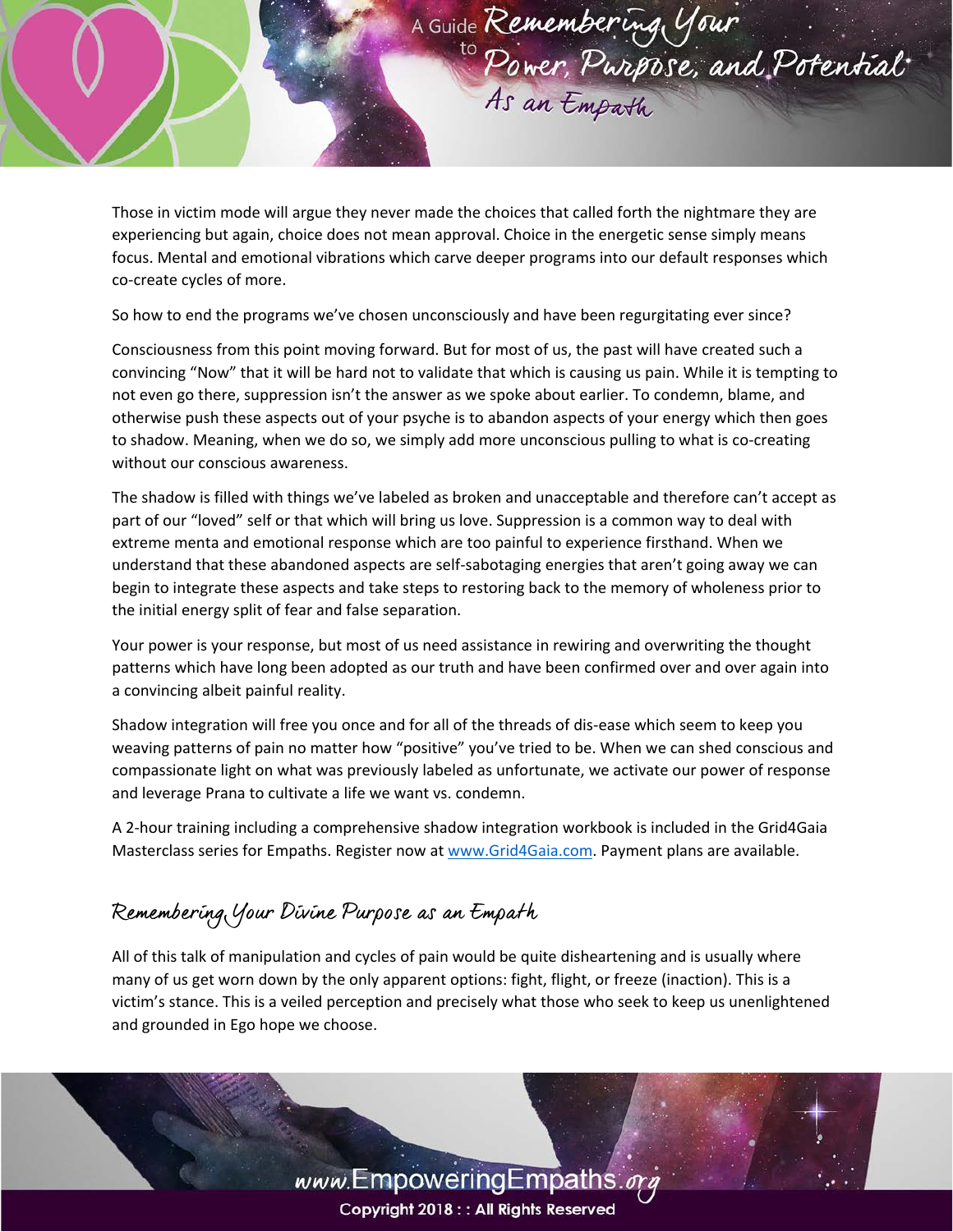

Let's flip it to empowerment. It's our right to do so in this polar world of opposites. Isn't it time to leverage this knowing?

What if what we came here to do is in part, experience equal parts knowing of what we do and don't want? This would mean that the valley's we find ourselves in are actually blessings assisting us to get to where we want to be.

But what are we meant to be?

As you will find out in the upcoming pages, purpose is a way of being, not a destination.

We will never arrive because we'll always be reaching for more! We are expansive beings who will never be done evolving. We are creators.

As we weave our Creative Force into the fabric of this world, fulfillment comes from witnessing the ripples of our desires manifested. As a wayshower, transformation catalyst, someone who lifts people up and assists them, through living on purpose and choosing our response in every moment, and through understanding how to use our emotions as gifts to co-create, we achieve our purpose but never arrive, always birthing more from the power of now.

Blessed with the innate ability as powerful co-creators, it's what we are here to do: create.

We do so whether aware that we are or not, consciously or unconsciously we fulfill our purpose of creating. Whether we do so joyously and in appreciation for our achievements, or begrudgingly in victim mode, we are all defining our energy and calling forth what will be from the now. We can't stop being co-creators if we tried. Its who we are.

Yes, I am saying you are here to create. It's everyone's purpose to expand the Universe but are you cocreating by default or on purpose? And why should you care?

If joy and fulfillment in this life are a priority, then conscious co-creation should also be.

Fulfillment in life can be described as a life free of pain. And the path is often illusive, fraught with many snags and snares. But when we step back and take a look at the big picture, it really is quite simple.

Fulfillment comes when you stand in power and gratitude, motivated by the desire to contribute by weaving your own Divine thread into the collective tapestry of joy, love, and ease.

Of course, we all want this, but tend to focus solely on the not having of it which further puts it out of reach to our vibration, causing the cycle of suffering to appear more and more real as we regurgitate patterns of dis-ease.

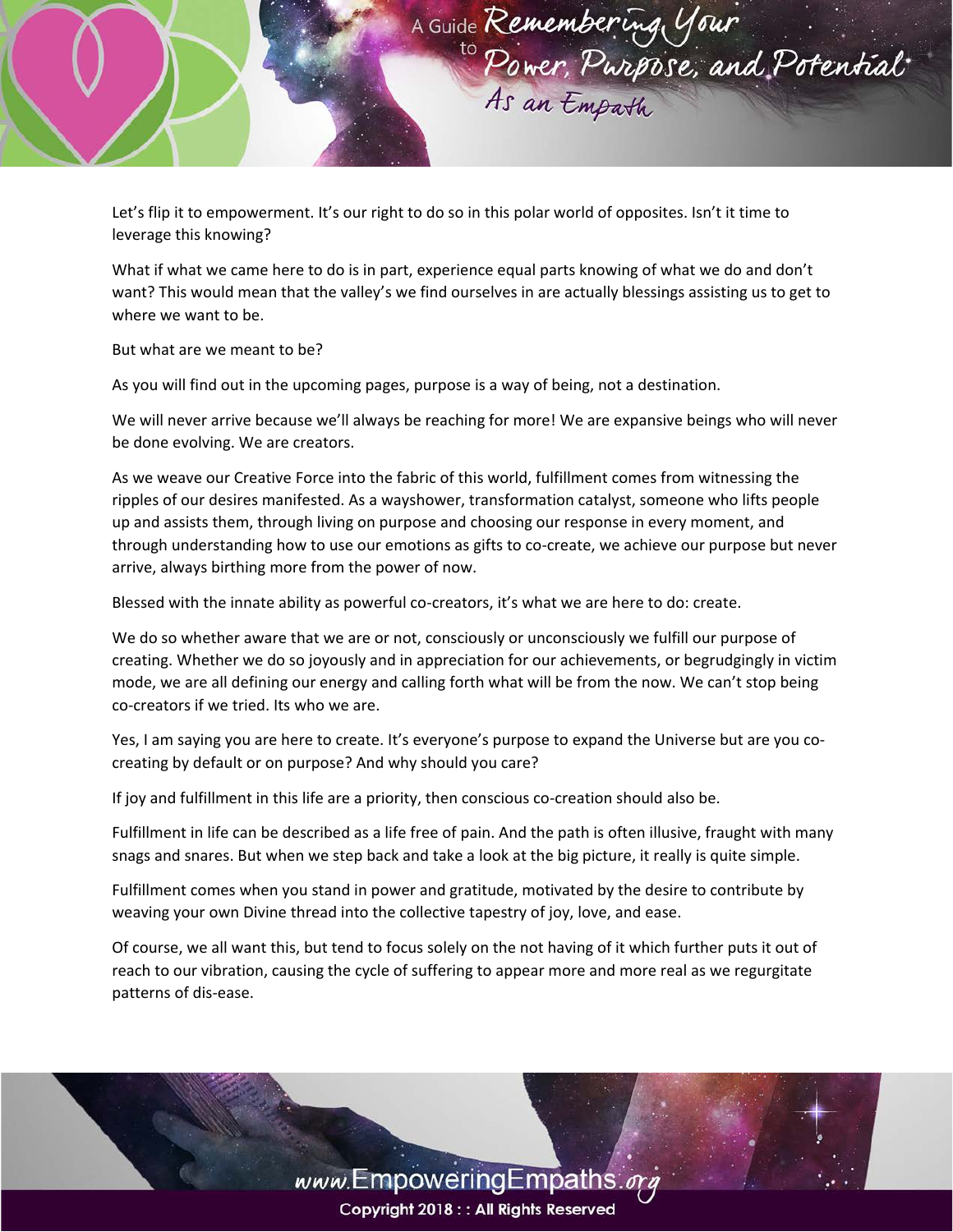

The other discord to experiencing fulfillment is being unaware of your own purpose and blinded to your unique gifts. Being vibrationally apart from the very gifts you came here to birth in this raw edge of reality is incredible painful to all energy layers. The discord is intense to say the least.

We are taught from an early age to fit ourselves into the mold society has for us in order to get by and push from our minds the thought of ever being able to support ourselves doing something that we love. This forces us to choose what most aligns with our soul's passion and our natural gifts, provided it can be named and there's a market for it. We drudge through school suppressing our inner desires as we choose the career path that makes the most financial sense regardless of it if fills us up and inspires our best. Many then turn around in middle-age "when it's too late" to discover that their inability to find fulfillment lies in the fact that they didn't pursue their true desire of becoming… a dancer, painter, writer, singer, fill-in-the-blank, and opted instead for the safe-route in the name of job security because they thought they'd be happy.

To be unfulfilled in your contribution to expansion is to dim your light and the resistance feels like hell as you always long for what may have been or what your heart truly desired to birth in this world.

Of course, there are other factors which can dim our ability to align with the us we came here to be. If our health, relationships or abundance is lacking it can also dim the light needed to illuminate and step out our path to aligning with our purpose in this life. But we've got to be careful not to label this as the SOURCE of the discontent and would be best served viewing these lacks as symptoms and even reflections of NOT living our authentic expression and purpose. After all, health, thriving relationships, and abundance are not the result of having found your purpose, but rather, are mirrors of your overall fulfillment or lack thereof.

As with our experiences being pulled to us through chronic thoughts and emotions past, so to do we experience fulfillment not in the having, but in the waiting to have. When we are joyous in the waiting for joy, we experience it. When abundant in the absence of it, it arrives. The vibrational match occurs in the absence of having what we desire and only then do we allow.

The path to fulfilling your purpose WHILE receiving in abundant exchange comes through finding the sweet spot between what you're good at, what you want to do, what others want, and if there is a need within the world that would frame you as the urgent solution.

But here's the catch – you will never be done! Again, purpose is not a destination, it's the journey. You will always be on to the next portion of your expansive self.

When not considering the entire picture and that it never ends, many who have found their Soul Path Career are wondering why they aren't supporting themselves and disruptive waves of doubt, frustration, and unworthy do nothing for their energetic clarity to pull forth the components they desire in the next

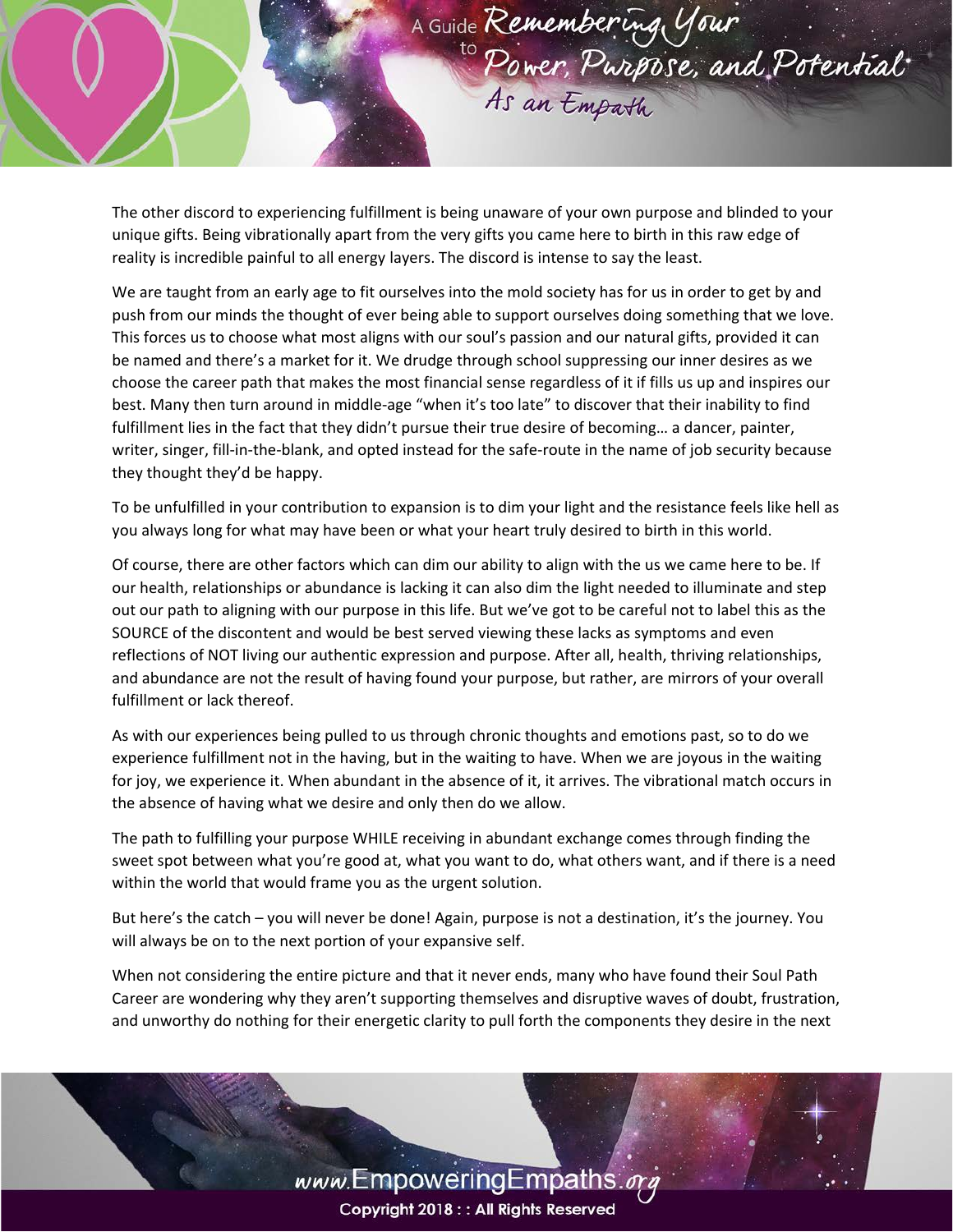

now phase of their lives. There is a blending at any point which will mean the difference between your success and failure – a sweet spot between talent, desire, and demand. A free 2-hour Webinar during which I explain 3 things to avoid if you want to thriving living your bliss biz can be found at: [https://www.hollyhallowell.com/3-reasons-lighworker.](https://www.hollyhallowell.com/3-reasons-lighworker)

Some are still so stuck in the "what do I have to offer" stigma that they can't begin to understand how to use their gifts to serve humanity in a way that would have them receiving in abundant exchange.

Whether or not you end up turning your Purpose into a Bliss Biz or not [\(www.MyBlissBiz.com\)](http://www.myblissbiz.com/), we are fulfilled when we are transforming the planet through our gifts and in my opinion, any "day job" that detracts from that doesn't feel good because we aren't in alignment with our potential and desires – we could be transforming the world for highest good!

If you're an Empath, chances are you are a Transformation Catalyst – here to empower others to use their co-creative abilities to also transform. Once you empower yourself to step back into your power, often whatever you're gifted at is best served as a way to then inspire others to transform their own worlds. The things you've gone through in life uniquely qualify you to help others. Your Mess is your Medicine™. You're the light at the end of someone's tunnel. A wayshower. The transformation you've gone through is what makes you an expert to lead others through to similar transformations.

Your Purpose as an Empath is to Co-create a world more aligned with unconditional love using your superior ability to embody and project emotions, and that can take the shape of limitless angles and areas (depending upon your "mess" and the things you desire) but the outcome will always be the same: inspiring others to transform their life and world for the better. When you do this, you feel you are truly contributing to the world in ways that fractalize out for highest good. You become a true Transformation Catalyst.

If you are the type of person who needs a path to follow that gives you clear how-to's but in a way that can be applied to anything you could ever want to share with the world (even things you don't know you're gifted at), I recommend filling out the Vishuddha Mastery application [\(www.VishuddhaMastery.com\)](http://www.vishuddhamastery.com/) to find your "Especially Pure Medicine" and take steps towards monetizing your gifts and amplifying your fulfillment as you fulfill your life purpose. The application itself will solidify your desires and expose the boundaries you've placed on getting there to start you out on your path to fulfilling your purpose. A 44-minute Discovery Session with Anahata will further assist in illuminating potential paths to take towards living life on purpose while truly making a difference.

The really exciting part of learning how to apply the Anahata Codes to your purpose is that you gain a competitive advantage into mastering your vibrational asking which literally draws the perfect clients (that you choose as part of the program) to you. You become the urgent solution to their problem or the

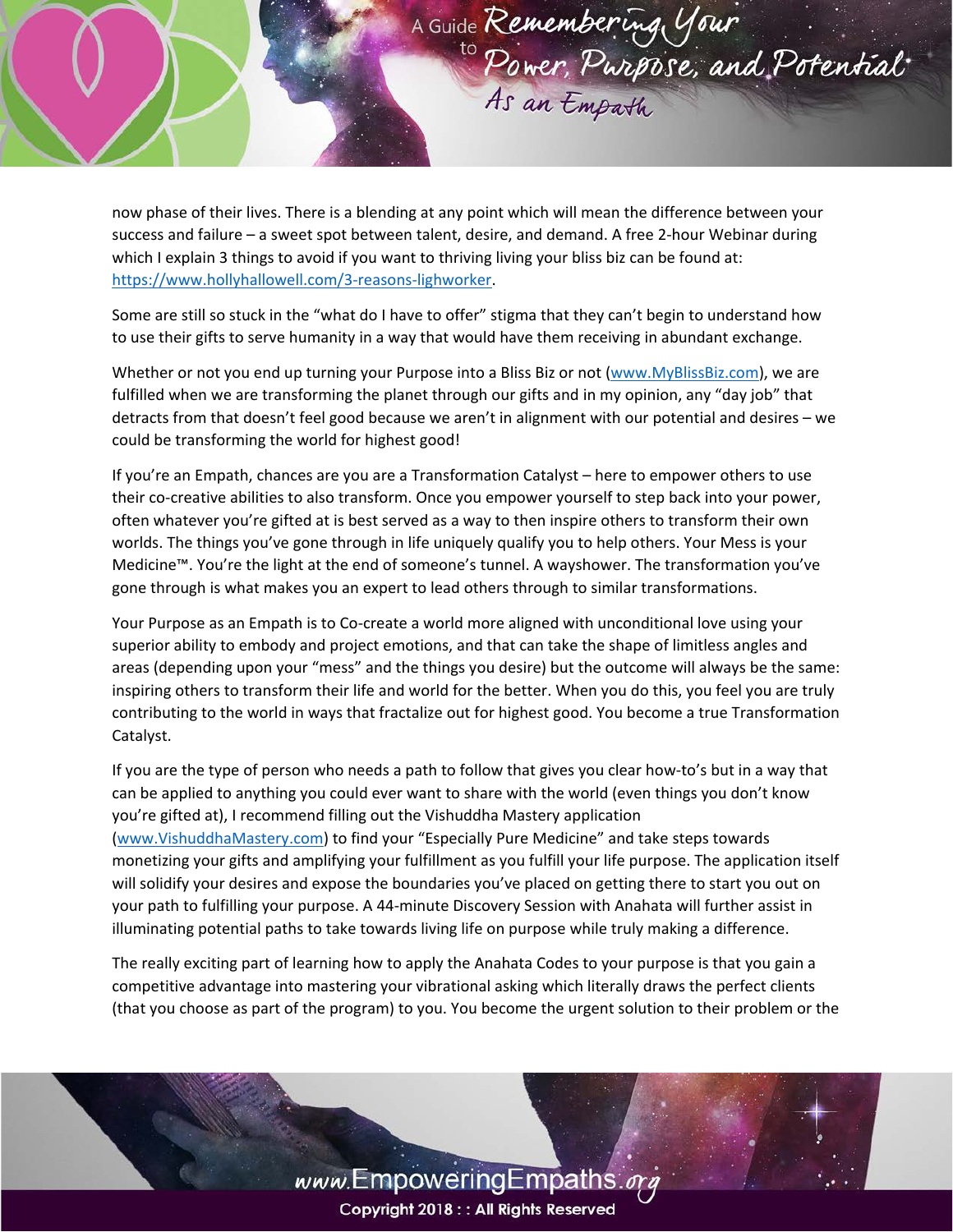

door to their desire and you can begin to receive in abundant exchange for the transformation you bring others.

Great satisfaction awaits those who begin to consciously orchestrate the energetic aspects which align with their gifts and purpose. There's nothing quite like molding your reality while making the world a better place. This is value, worth, and fulfillment as a powerful co-creator.

## Remembering Your Potential as an Empath

You've been drawn to this Guide which has:

- Reminded you of your power as an Empath: response and conscious co-creation through amplifying emotional energy which is the key to manifestation (creation)
- Illuminated your purpose: to receive fulfillment through inspiring others to co-create and transform

But none of this matters without seeing the Potential you have as an Empath to use your gifts.

The difference you can actually make for highest good and more importantly, how.

It is my honor to have been given a Divine Download in April of 2015 during which God unveiled a portion of my brain to remember the profound truth of Unity which means we have access to all things without having to have a thing physically with us. After a pattern of asking, aligning and allowing, I've developed a way to practically use this Divine knowing for highest good called The Anahata Codes.

I am but a Channel as you are, and I freely share and empower my students to leverage this amazing self-directed biological technology to its full extent. This means you can create a business doing what I do (or not!) but it absolutely means you can begin to tinker within your area as a Code Carrier and watch your reality transform from the inside and ripple out to improve the lives of those who know you, your community, your city, region, and the entire world.

Each of you reading this is a way shower… at all phases of their Knowing on a path for highest good. And you are at the precise perfect point to birth what it is you are capable of transmitting at this time. Whether it's primarily to heal your self initially or if you're ready to project, all is birthing the new world.

Here in these bodies, in this time, you have been called forth to anchor in the light. To assist Gaia and her inhabitants as we elevate away from fear and separation, back to unconditional love and Unity Consciousness.

The Great Shift is upon us. Not tomorrow, but today.

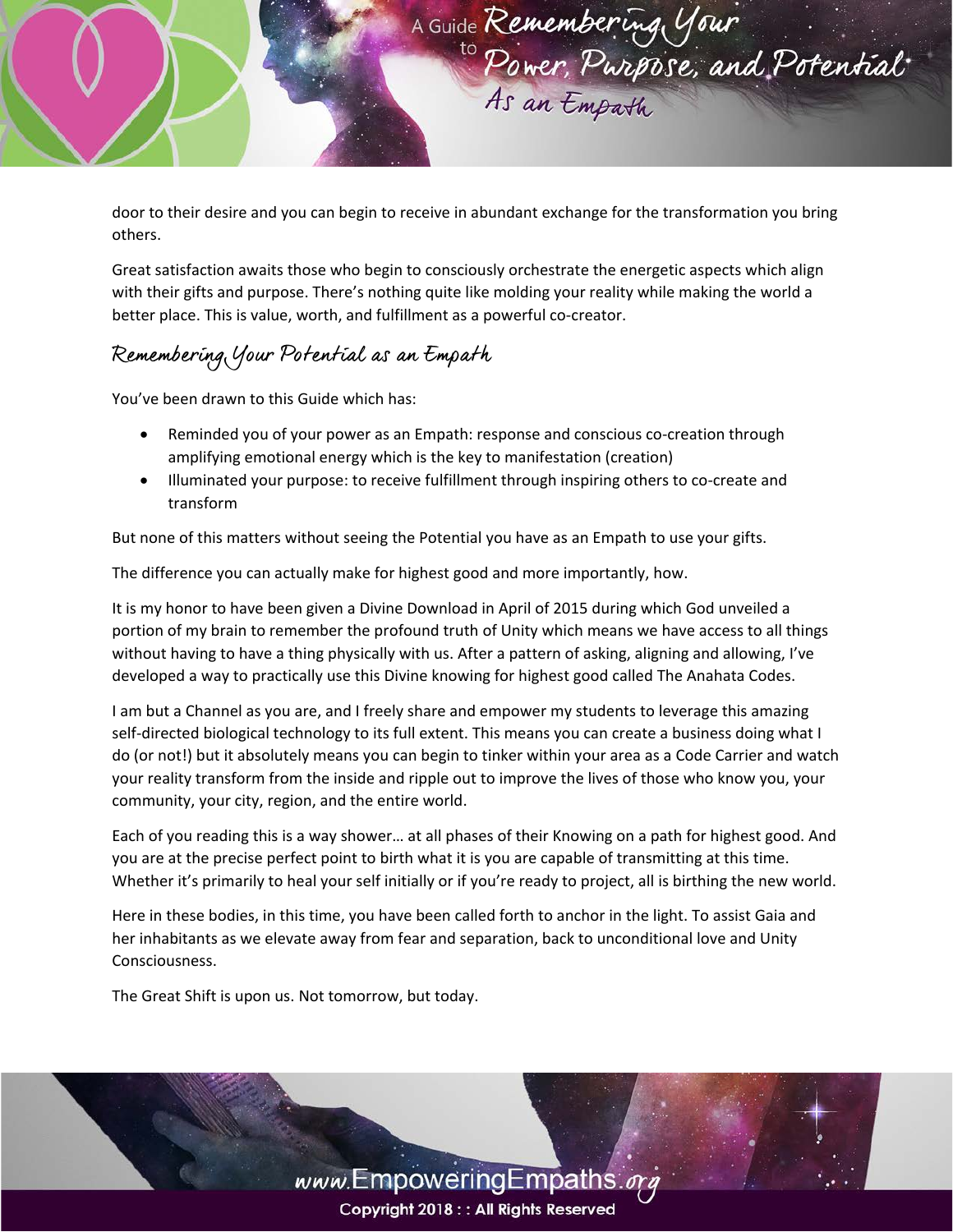

And you are a powerful transformation catalyst with unlimited potential. Can you feel it!? Let's breath that in together! You, us, we.

A tremendous number of synchronicities aligned in order for you to be reading this today. Potentially thousands of years of aligning all for this moment when you'd be reading this guide.

Can you feel the power of that? Let's close our eyes… I invite you to focus on your breath. Gentle waves of Prana flowing in and out and in and out. And just celebrate this deeper knowing of coming back into alignment with the seeds you've planted in order to remember and awaken at this time.

Root this expansion through your feet and feel your connection to Gaia. Mother Earth as she gently flushes out any toxins (mental, physical or emotional) which have been preventing you from receiving this information for highest good. All blocks are gone at this moment. All distractions transmuted.

Feel your energy sinking down into Gaia. Melting away. And feel her Replenishing Energy simultaneously filling you up. It's a two-way highway of Energy Flow.

The Prana wave of energy rooting and cleansing, replenishing every cell. Sanctifying the Sacred Space for us to fully be present here, now, for this United purpose of Peaceful Evolution.

Now breathing into the Cosmic upgrades which are available. Feel the Destiny which orchestrated infinite Intelligence to get you here today. Allow that gratitude and the power of your place among this most critical time to fill every cell with overflowing joy, fulfillment and peace.

Allowing now that joy to enliven you and bring you fully into your body.

You are ready to explore your potential as an Empath.

We are beginning to emerge and consciously co-create. Instead of "sleep-walking into extinction" as Bruce Lipton (the Biologist) calls it. We are finally opening our eyes and remembering that it is our response to our Environment (not the Environment itself) which activates our DNA. There are many Facebook Lives which I have hosted which you can review by friending me at: [https://www.facebook.com/anahata.holly.hallowell.](https://www.facebook.com/anahata.holly.hallowell) If I have reached the 5,000 capacity for friends, please send me a message and I'll free up some space for you.

We also spent some time at the beginning of this guide to underscore how our emotional choices are what co-create our reality, not the environment in which we experience.

And that poses both limitlessness and an issue, doesn't it!?

We co-create our realities through our dominant thoughts and the emotions which are activated in response to those thoughts. Our thoughts create our reality. Our emotions manifest them.

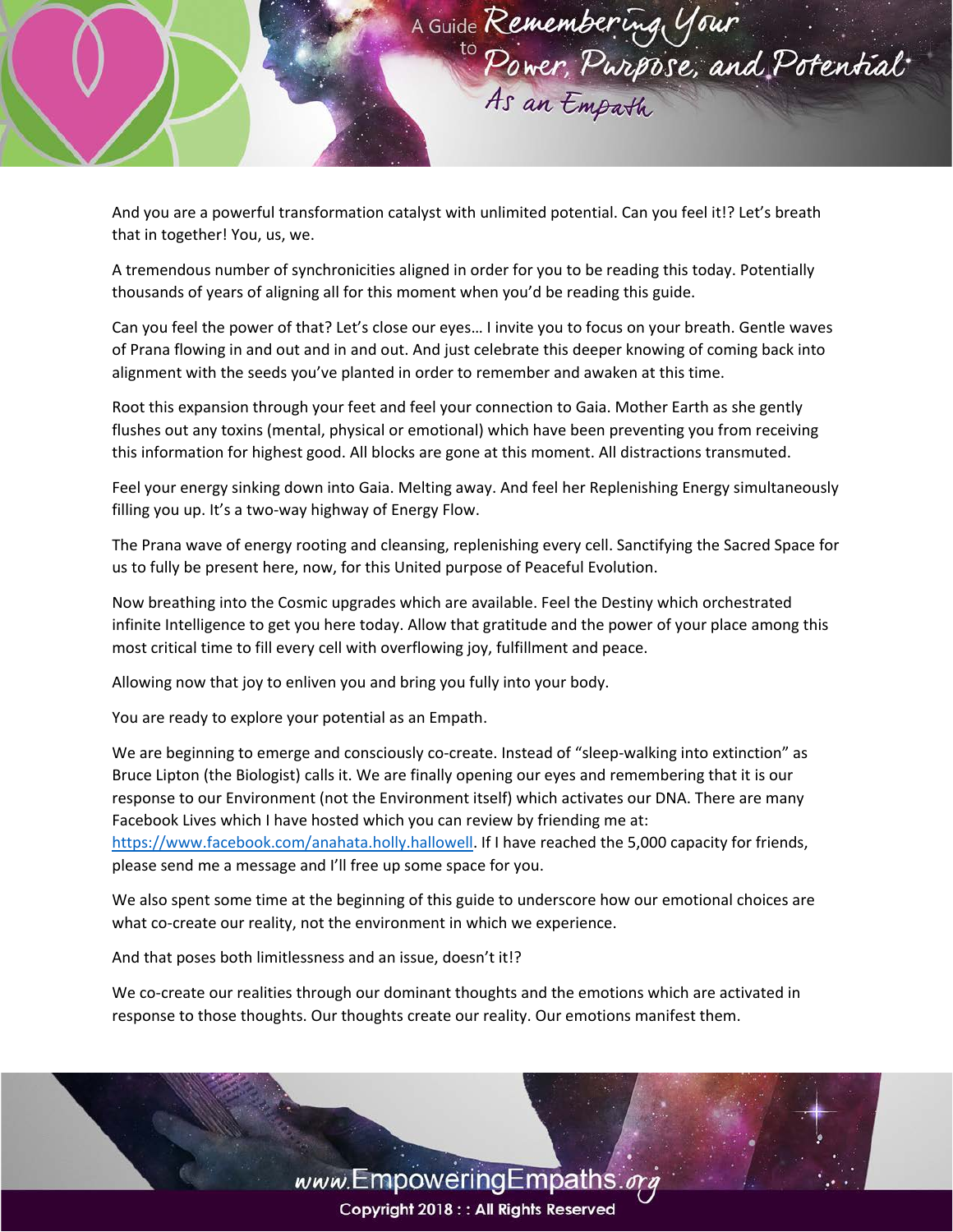

Our thoughts being instructions of focus, activating our power as a creator and our emotions being the energy which extends from those thoughts and orchestrates our experiences through the Law of Attraction.

We experience precisely what we are focused upon, not what we ask for or desire… unless we master our asking through our desires. Then we can mold our lives for the better and transform the entire world in doing so.

This dimension is an amazingly empowering reality… IF you know how to use this power and you stop buying into the lies people have told you about the ways in which you should suppress and fear your gifts as an Empath.

Unfortunately, it is an amazingly disruptive reality for those of us who choose to feel life is happening to them. The vast majority of the world believes the lies and fear which are being pumped into the Grid via Ley Lines (I'll explain this soon) and in believing so, co-create the chains and pain we find ourselves in.

This is why we need to rise up together to support those still unaware of their power as a co-creator and for ourselves and our planet. How? It really is quite simple.

In every second of every moment Choose unconditional Love and project that reality to all.

Why unconditional love? Because it is your true resonance. It's what feels the most aligned with truth. It's the path of least resistance. Beyond comfort, it's strongest and most stable way to expand because fear is incoherent and tugs at your energy layers, fragmenting them out which feels painful.

If you can align in all ways with Unconditional Love, you are living from your Source Point. Centered in the now. You are fully here, in Unity consciousness and it is from this Point of Attraction that you'll experience your life as the world around you shift to bring you more of that.

That doesn't mean you live in La La Land, it means that when the pain and fear come (and it will) you view it as a gift. It is, after all, the only way to view the peak. If not for the valleys, one would be unaware of where they stand when in triumph. If not for our drama and trauma in life, we would not aspire to reach up and out and co-create the life we really wanted. We'd have no frame of reference and no motivation to succeed. When we can acknowledge our fears (use them as motivation) and not be tempted to suppress, we can move forward with raw energy to transform from a place of greater desire than having not been exposed to the fear in the first place.

We've been given assistance all around us to connect into for any concern or desire. It is how the Anahata Codes work. A Quantum Hack into the Resonance Remembrance of the thing you need to activate dynamic self-healing and evolutionary support. With 27 categories and growing, and thousands of things "described" numerically, there's a code for anything you desire or want to shift away from.

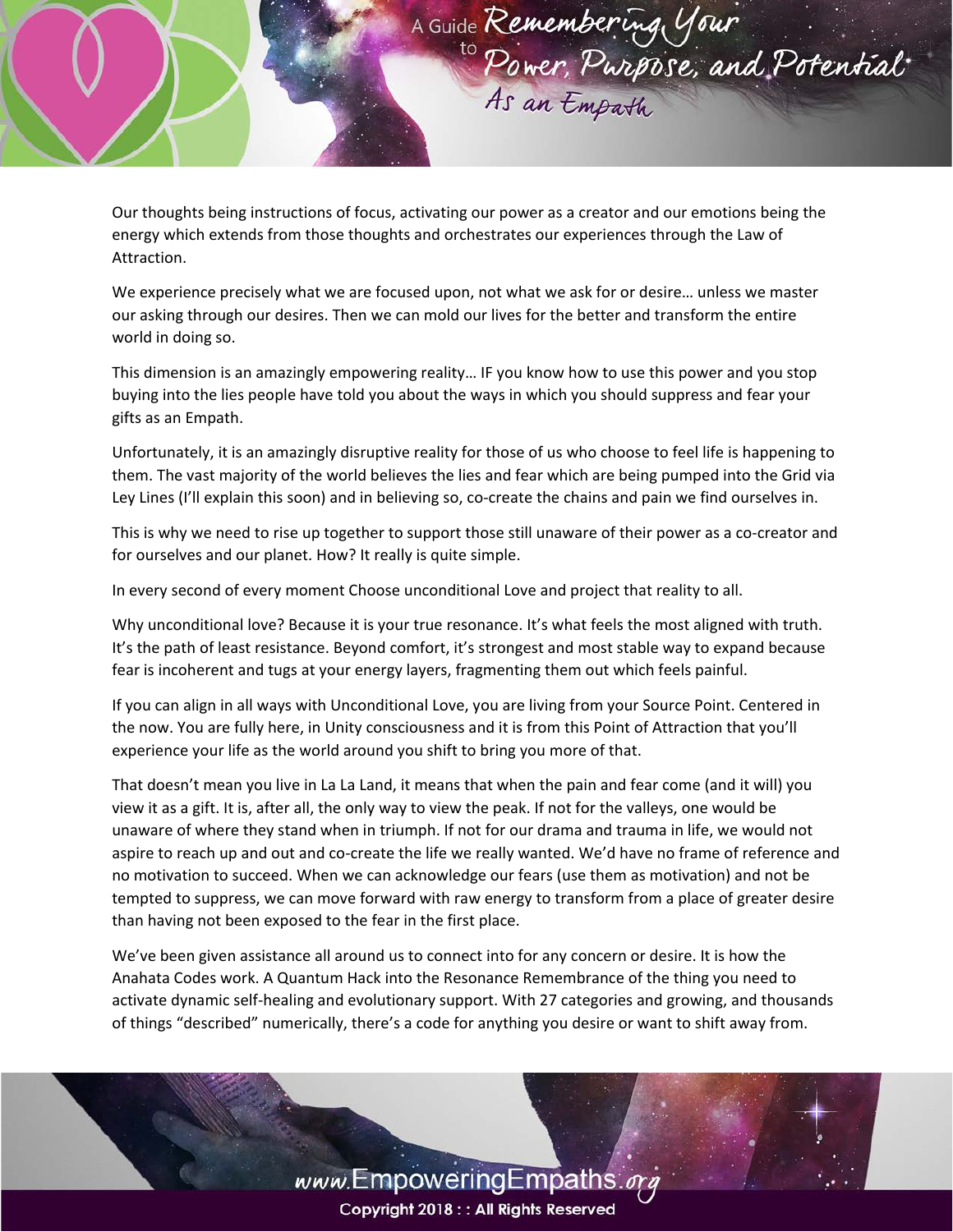

Mental, emotionally, physical, spiritual, you merely focus upon it and either Ask verbally or just with your vibration to be lead to the row and column that holds the category of the code that is a match. The Anahata Codes are in spreadsheet format and archived in 3 rows and 8 columns. Simply tune into which category (either through muscle-testing or heart testing) and row you need.

You will be shocked at the accuracy of what you are pulled to. If you are new to the Anahata Codes, you can download them and the Guide for free a[t www.AnahataCodes.com.](http://www.anahatacodes.com/)

Once you systematically find the Anahata Code you need, you simply install it (again, described in the guide), but this is where your fun begins as an Empath! You can then broadcast that vibration to others, and upload them via the natural Ley Lines, Earth Energies, Vortexes and Earth Meridians which are already set up.

"The Heal the World, Go to the Source Point."

God spoke these words to me a few years ago. And I am continuing to illuminate the full extent of what it means. If "God" triggers you, replace with your word for Creator Energy. We are evolved enough to drop the parameters of Religion. I myself am a non-denominational Christian. That doesn't mean I am here to convert or convince you and has no bearing on how we will work together for the same cause of expanding unconditional love by weaving our own threads into the whole.

It's important to share that Journey with you in writing so that you can fully understand the upgrades I've been receiving since Remembering how to activate assisting frequencies in 2015.

A few years ago, I was taken out of my body and experienced pure consciousness in the void… complete absence of any bodily "feelings" or senses of sight, touch, smell, sound, etc. No senses but total consciousness.

I then saw God create the Earth by touching empty space three times at the same point. First, He created the inner core, magma, fire energy. Then the elements of water, earth and air made their debut as the land masses and atmosphere formed. The final touch He created the electromagnetic mapping of the Earth. The Grid of subtle energy which holds all things together.

Once in place, and after some pretty amazing travelling without moving going on as Sacred Geometry unfolding in waves and then locking into place, a Cerulean Blue energy grid (visible wave lines) were clearly viewable by me, and then He spoke.

"To Heal the world, Go to the Source Point".

I was instantly returned to my body where I frantically cried out "What's the Source Point?".

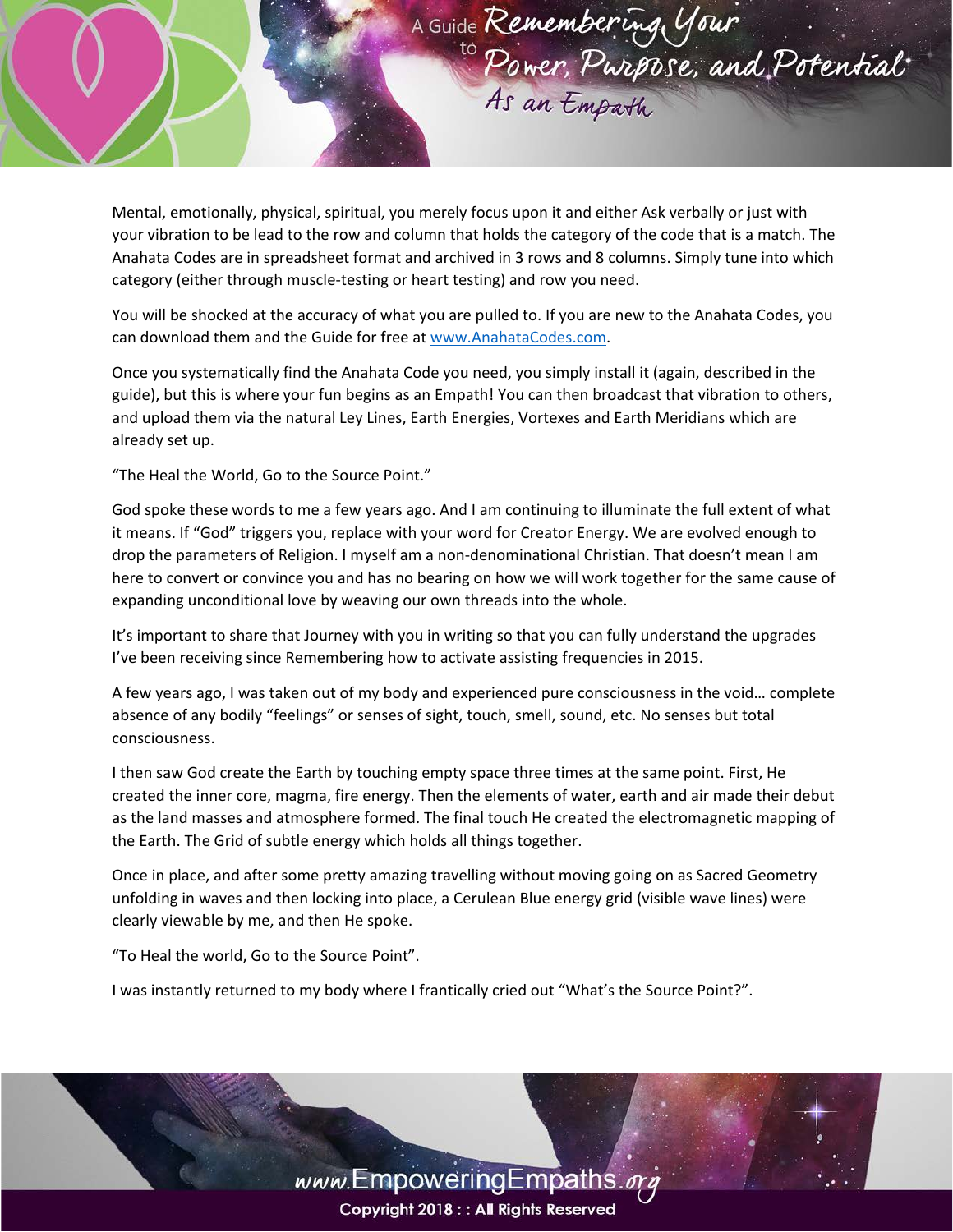

I then felt Mother Feminine (Divine Creator Herself) I felt her breath on the right side of my neck and She whispered in my Ear "Look to the Cross".

This piece of information has been pivotal in my understanding of how to use the Anahata Codes and confirming the importance of the name given: Anahata.

My work is centered around the Heart Vortex (which is the Source Point). Our point of entanglement with all things. Our connection to the One Photon which started it all. The vortex flow which circulates from the Heart is the Torus. The seed of creation. The path of least resistance. An engine flow of sustained momentum. The Source Point is at the center of the ascension panel found within this shape which also happens to coincide with pulling things from beyond the Quantum Domain through a Sea of unlimited potentiality into the Manifest.

It's literally the birthing tube for all we see and experience in this world.

This shape is uber important as I teach you in my Masterclass Series a[t www.AnahataMastery.com.](http://www.anahatamastery.com/)

Since the journey to witnessing God create the world and the key being the Source Point, I've been gently (and not so gently!) reminded of the truth of the last phase of creation which I witnessed which was the unfolding of the Electromagnetic Energy Grid and how it is also used to pull from beyond the Quantum domain (and even the sub Quantum). Wormholes to the void beyond space and time completely.

September of 2017, a Quantum Leap occurred as I was fleeing Hurricane Irma and was returning home afterwards. All was made crystal clear as to why a few years ago (around the same time as receiving the Source Point information and journeying to the void) I was being told to move to Florida. To "Heal the waters" and somehow weaving in was visions of leveraging the Bermuda Triangle. I am so glad I packed up everything and moved across the country to a State which I knew no one. I heard the calling and answered. And now I've aligned with the information which was meant for me. As have you.

A new urgency has been ignited to teach as many people as possible about this Biotechnology we've forgotten existed, but in a new way for maximum evolutionary support. I am praying that you will then be inspired to teach as many people as well.

Yes, some of you will eventually train with me and become Certified as Grid Alchemists and host workshops and events of your own. More on that later… let me for now, finish laying the ground works of the landscape so it is clear to you what's unfolding and your potential within it.

It's also important to understand that it's all a Remembrance. This is why the book I'm writing is called Resonance Remembrance, The Art of Activating Assisting Frequencies and Evolutionary DNA.

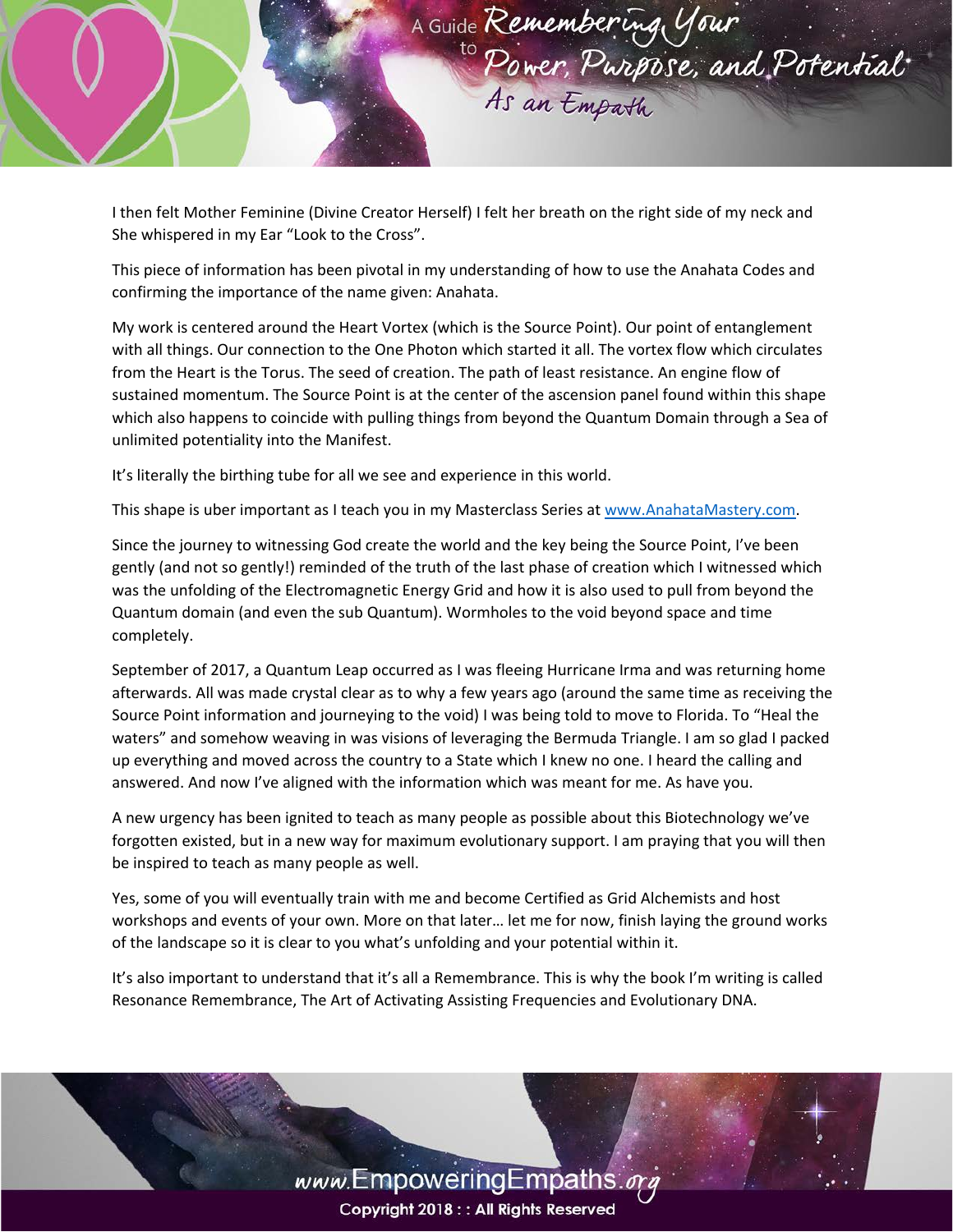

This information is not new. We've simply been brainwashed into forgetting it. And as you encounter a "return to the memory of wholeness" (which by the way is the very definition of healing AND holy  $-$  a return to the memory of wholeness) you will experience a sort of Deja Vu as the information I tell you uncovers your memory and you reunite with information that every single cell in your body holds as truth and vibrates at that resonance.

And here's where it can get a bit disturbing. I apologize for that because I do not enjoy focusing on the "Evil" in this world or energizing it in anyway. I am not going to spend but a moment on it so that we can shift into WHAT TO DO ABOUT IT! Which is why you are reading this, to remember your power, purpose and **potential** as an Empath, not to retreat again in fear.

The ugly truth is that for Centuries, the general public has been brainwashed into co-creating a world of fear, anger, violence, judgement, and misunderstanding. Once you can spot these triggers and trace them back to the Source, it's almost laughable. And oh, so obvious.

Like sheep we make our beds and lie in them, thinking all a long we are free.

The Media is controlled by an elite few who are perpetuating these thought patterns into our Society who is activating fear in all its frequency variations to co-create more of the same.

The only way for these malicious structures to remain in power and control, is to keep regurgitating these disruptive patterns. The issue being most of us perceive of the IS as happening now. When in reality, it is as a result of the chronic thought patterns and emotional cycles which preceded it.

Meaning, as we witness the "IS" what is real, we co-create more of it and integrate it as truth, thereby believing the lies we've been told because indeed, we experience it.

This again, is not new. The Law of Attraction is a topic that has saturated the market in Divine Timing but mainly used to satisfy Ego desires like fame and money.

But it's important to understand the reasoning behind this brainwashing and suppression of Empath gifts. "They" are delaying our ascension.

How? Through using the Earth's natural energy lines to co-create thought and emotional patterns of disease aligned with fear and the illusion of separation.

The way in which they are getting to us is by using Natural Laws of Manifestation that have been kept from us and broadcasting them far and wide for massive adoption and button pushing.

That is changing now as we are being given powerful upgrades cosmically to support our ascension and just in time. The Earth cannot handle sustained fear and separation much longer so it is indeed Ascension or Extinction.

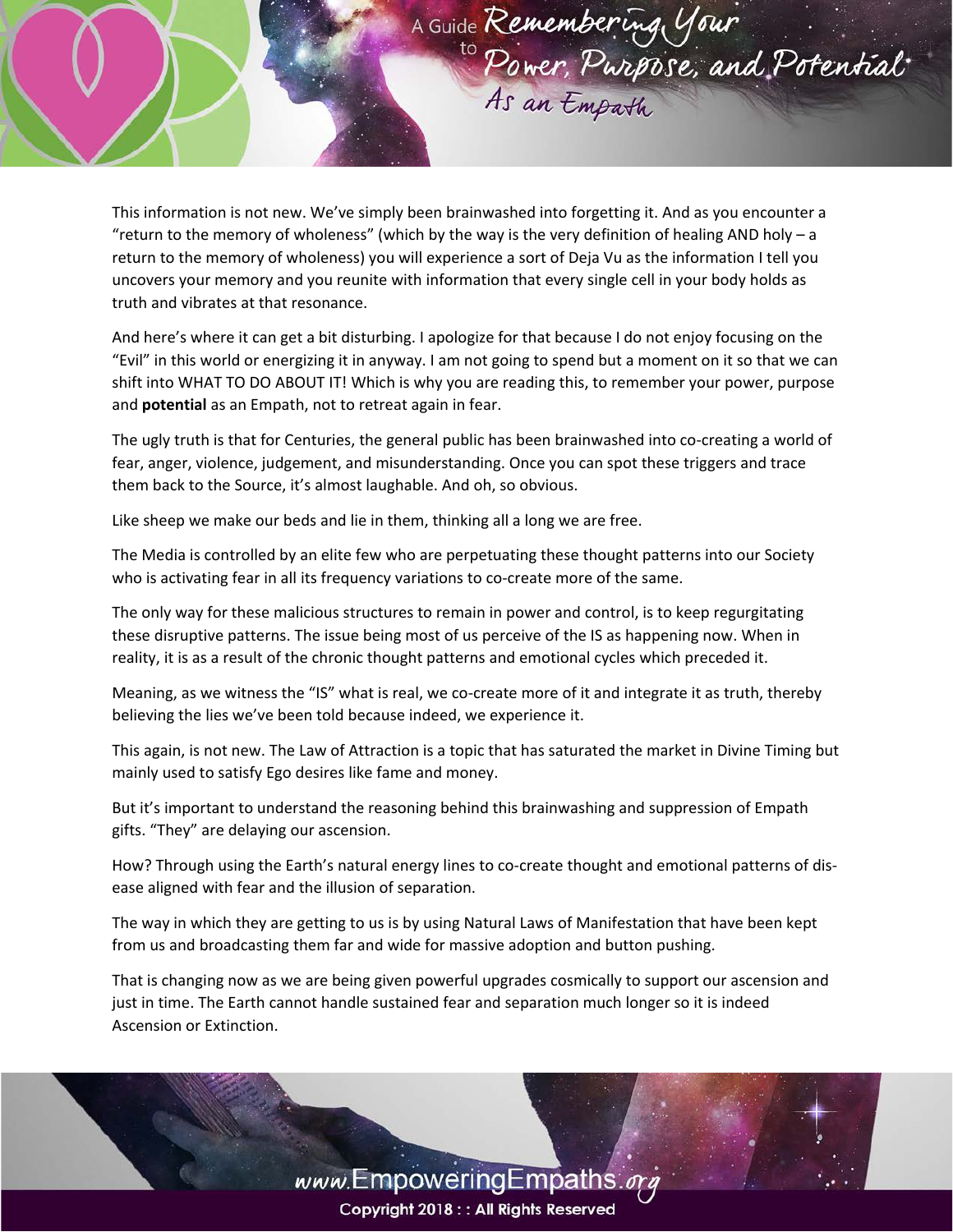

Your role in this pivotal shifting is urgent, and vast.

If I could give you an awakening pill like on the Matrix, LOL, I would. And this guide is sort of like having one. Except for there is so much more than we have time for in this short guide.

What's your potential to make a difference today, for your area, in new and magnificent ways? It's very simple.

You are already attuned to the brainwashing and manipulative energies circulating and being manifested in your specific area because you live in it and are bombarded daily. Because of this, you have a natural vibrational asking for the truth to emerge from this illusion. You are seeking answers. Your vibrational mix includes that of the deception and malice on a vibrational level which means you have access to the answers as well. Polarity is a beautiful thing. Remember, we would not see the peaks if not for the valleys.

The first step is to set your sacred space (I teach you how to do this in my masterclass series as well  $$ [www.AnahataMastery.com\)](http://www.anahatamastery.com/).

Intend to access the collective network of emotions and thoughts, the fabric which weaves us all together, we request access to this web of information so that we may interpret greatest needs for greatest good of all.

Then it's time to ASK. I could go into a full hour on why we ask but, in a nutshell, when you ask you receive automatically through the asking. You become a vibrational match to the answer to flow to you through asking. It is your Divine Birthright and how you were made as a co-creator in God's image.

Ask and you shall receive.

We ask… and that asking can take the shape of limitless questions for the purpose you seek. So, for this case of grid working peace, love, and healing into your area of highest good, I want you all to tap into the ugly side of whatever it is your geography is experiencing. This can be a mental issue which seems to run rabid within your community, this could be an emotional issue of dysfunction and fear, this could be a physical issue if you are in an area experiencing suffering on the manifested level involving pain.

Think of this only if you already are aware of the circumstances and energetic pattern you wish to change.

Anger patterns, abuse patterns, patterns of poverty, of violence, of racism, of hatred… whatever it is. Focus on that situation.

Alternatively, if you have no clue – just open up to receive what is needed by your community.

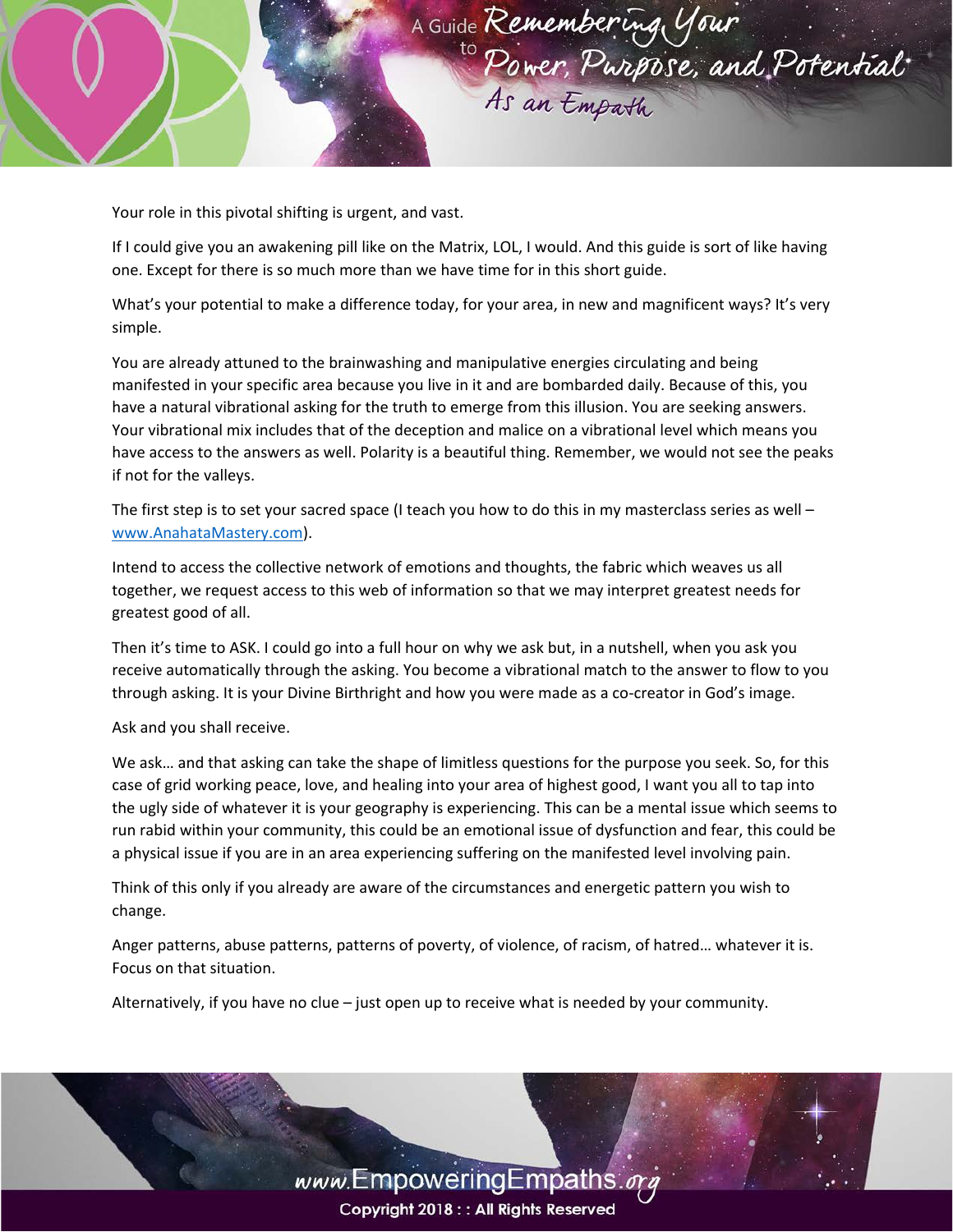

If you are wanting to spark new patterns of healing and evolution for a specific area that you aren't in geographically, that's okay. Just ask.

So again, we are "asking" through focusing on the issue or desire we have.

Aligning (pulling a Code and installing) you open the Book of Codes (the spreadsheet downloadable at [www.AnahataCodes.com\)](http://www.anahatacodes.com/) and choose a category from the 3 columns and 8 rows. Again, muscle-testing or Heart Testing is best. A technique I teach you.

If you don't know how to muscle test, simply place your hands on your heart and allow either A, B or C to come to you. What comes first? This is your column. Now what row comes from that out of the options of 1 through 8?

Once a row and column comes to you, you are ready to go to that Category of Anahata Codes.

Simply click on the hyperlink to the category you chose. The category is linked through the row and column you just chose. If it's not hyperlinked, simply scroll down to view the categories in plane site and you can then manually scroll through the tabs on the spreadsheet to get to the Category which holds the Assisting Frequency needed for this situation.

You should now be on the tab of one of the 27 categories of Assisting Frequencies.

If this is confusing, spend some time after this Guide to read the Anahata Codes guide at [www.AnahataCodes.com.](http://www.anahatacodes.com/)

While on the tab (which is the category you found answers the vibrational asking) scroll through to see which rows are populated with information. What range are the codes on? Meaning, what rows have information (because it's a spreadsheet, it doesn't start at 1 and has no ending – so you need to get a range of where the content is populated).

For example, if I was lead to the Totem Animal category, currently there is information on rows 11 through 197 so that is the range I would then hone in on to pull the actual code after finding the category.

Placing both hands on your heart, or muscle-testing if you prefer, which row holds the Assisting Frequency needed to answer the question you asked?

What arises within the range? What row comes to heart first?

That is the answer. The thing that will give access to activating the vibrations needed to support your concern or desire.

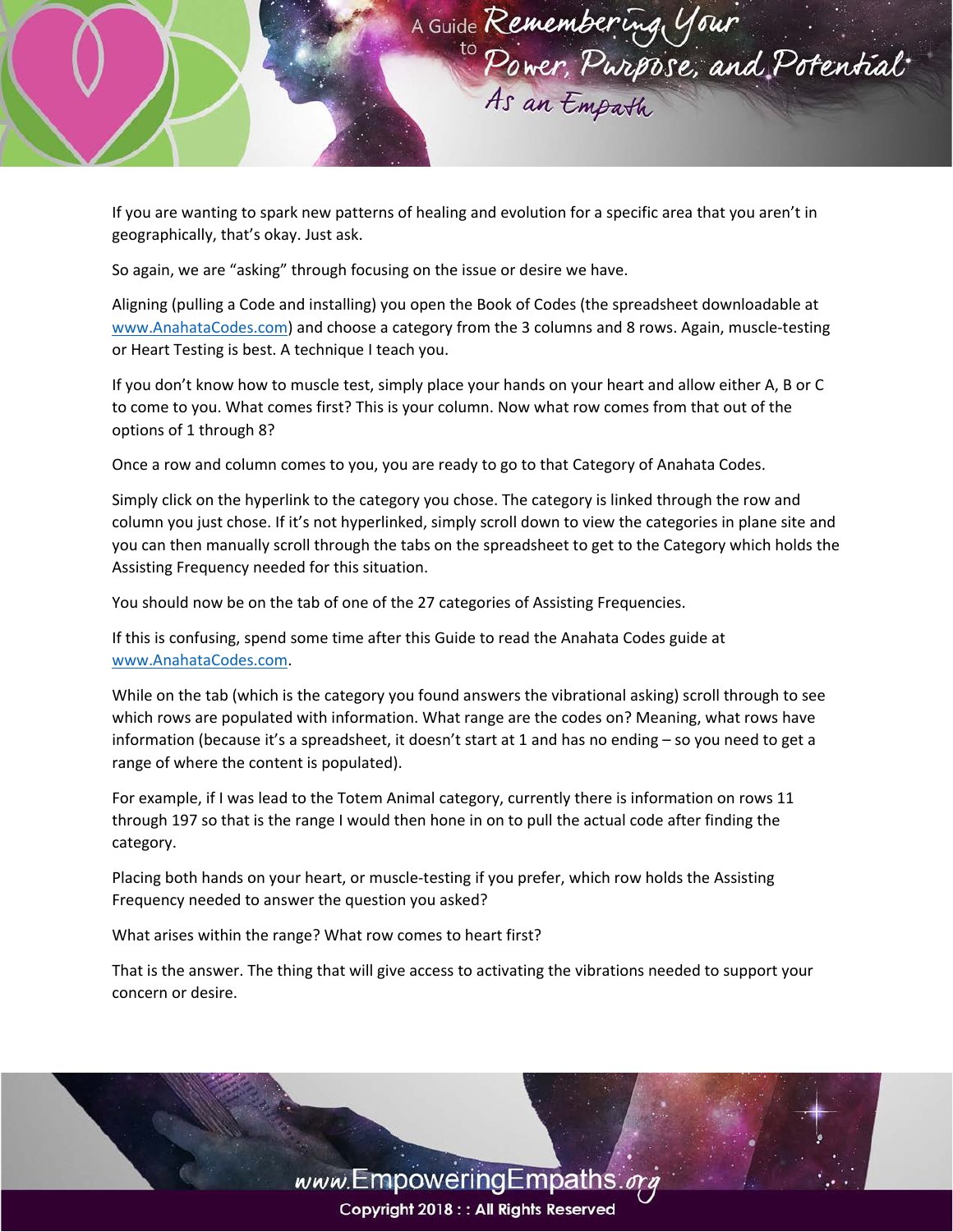

The next step in Aligning with the Code which has arisen in response to your asking, we install it into the Heart Torus to circulate beyond space and time to all layers (mental, emotional and physical) and perpetuate outwards.

We are then going to be Carriers on behalf of those in need. You will activate the healing for yourself and emanate it out for all those who come into contact with you.

During the Grid4Gaia Masterclass Series [\(www.Grid4Gaia.com\)](http://www.grid4gaia.com/) I teach you how to Project it as an offering using the same Grid of Natural flow which those in power have been using to manipulate.

This is where your work as Grid Alchemist begins to take shape.

Installing is the first step (to become a Carrier). To do so, simply place your left palm up and your right hand on your heart chakra.

Say "We ask for, align with and allow this Anahata Code. With gratitude, we activate the Assisting Frequency of SAY THE NAME OF THE CODE". AND NOW REPEAT THE CODE 7 TIMES IN A ROW. THE SPACES ARE PAUCES AND YOU SPEAK EACH DIGIT SEPARATELY.

Alright, now both hands on your heart and breath with gratitude.

Say "It is so".

Now comes the fun part. While that Resonance Remembrance is circulating, it helps to understand what it is that came forth in answer in order to leverage and activate further healing.

To do this, we simply look up the definition of the thing we chose.

Open a google search bar or any search engine and I'm going to play some music as we all research the thing we chose.

Keep in mind, the Anahata Code for the thing you just asked for provide Quantum Access to the component of that thing in entirely. Basically, giving you (and those who activate it) access to the collective definition of that thing.

What is it? And how can its definition be used to bring healing to whatever the goal was in my asking? This made clear as you dive into the essence of the thing through its definition. It can also be helpful to use the words "healing qualities of" if it is something traditionally used for healing. Otherwise, just looking up the definition should suffice.

You will quickly see just how relevant and profound this technique is. And if you're like me, you will never tire of the huge ah-ha's which arise when understanding the power you've been given through the code and why it suits your concern or desire perfectly.

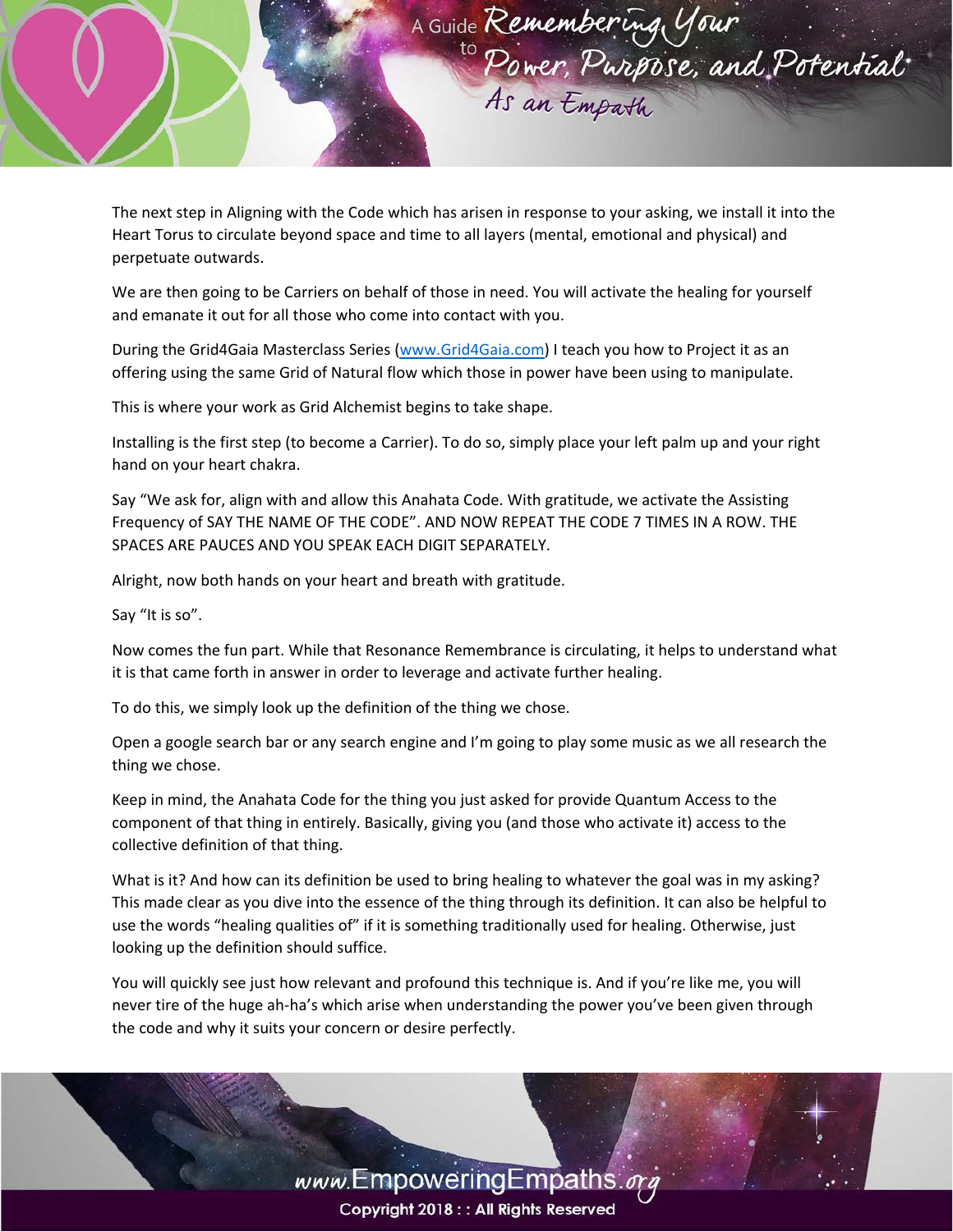

Truly astonishing.

The final step of the Ask, Align and Allow process of Anahata Codes is Allow.

Allowing means getting out of your own way (usually mentally and emotionally) and just allowing the Resonance Remembrance to activate dynamic self-healing.

But as Empaths who are going to be projecting the information onto the grid, allowance to the whole, means uploading to the Grid System.

The Earth has a natural grid of energy pulsing through it. This grid of Gaia energy is similar to the energetic veins and highways we have in our own body – that we call Meridians. If you look up the vast Meridian network, you can get a good picture of what is also happening across the globe body.

What I was told through Remembrance while fleeing Irma was that the Ley Lines of the Earth: now these are different than Meridians. These are similar to Chakras and different than the Earth Grid. In that Meridians are the highways and Veins which are the Earth Energy Network, the Ley Lines are vortexes or portals of energy. Like engines which circulate information across the globe energetically.

Ley Lines are straight and geometric while Earth Energy is asymmetric and intricate.

Ley lines often touch upon important points of power along the Earth Energy grid, but again, they are different.

I will teach you more about this in the Grid4Gaia Masterclass Series which you can join at [www.Grid4Gaia.com.](http://www.grid4gaia.com/)

This network of Ley Lines – Geometric patterning connecting hubs of energy around the globe – can be used to broadcast fear and manipulation, or peace and unconditional love.

We are the grid workers of love. We are the ones to offer up and even playing field from which people can choose.

What is being broadcast now is lies and manipulation. You have the power to set up a new grid and use the Ley Lines to broadcast love through the support of Assisting Frequencies.

As Carriers of the Code you just installed which answers the concern or desire for your region, self, loved one, or anything, you then inject the grid with the Anahata Code (so-to-speak).

I also teach those of you who join the [Grid4Gaia Masterclass](http://www.grid4gaia.com/) how to use Crystal Grids to Seed your mapping physically and get ready for an incredible ride.

Your potential as an Empath doesn't stop there, when you move on to get Certified as a Grid Alchemist, I empower you to then host your own workshops and build your own masterclasses where you teach the